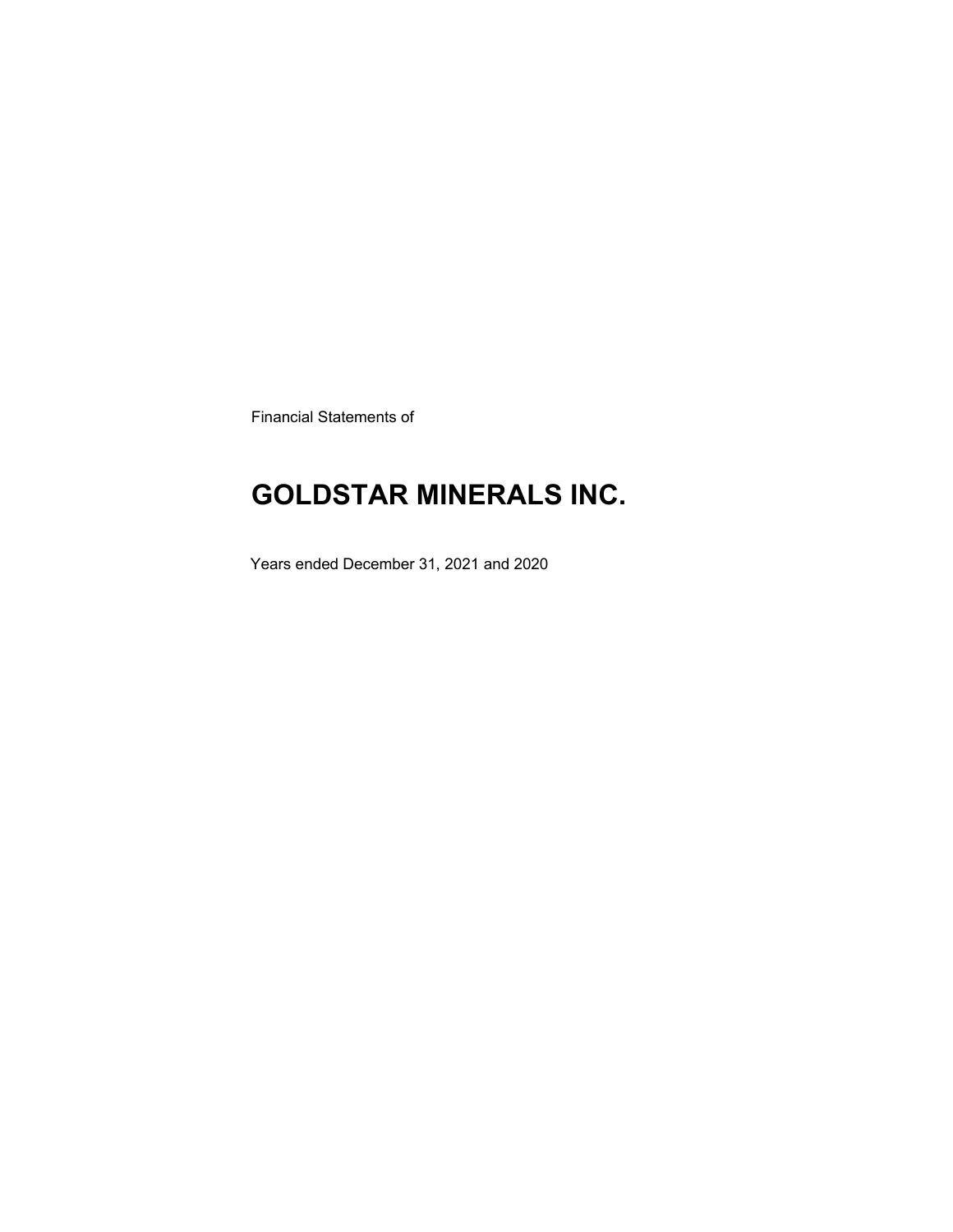Table of Contents

|                                                 | Page |
|-------------------------------------------------|------|
| <b>Independent Auditors' Report</b>             |      |
| <b>Statements of Financial Position</b>         |      |
| Statements of Loss and Other Comprehensive Loss | 2    |
| <b>Statements of Cash Flows</b>                 | 3    |
| Statements of Changes in Equity                 | 4    |
| Notes to Financial Statements                   | 5-27 |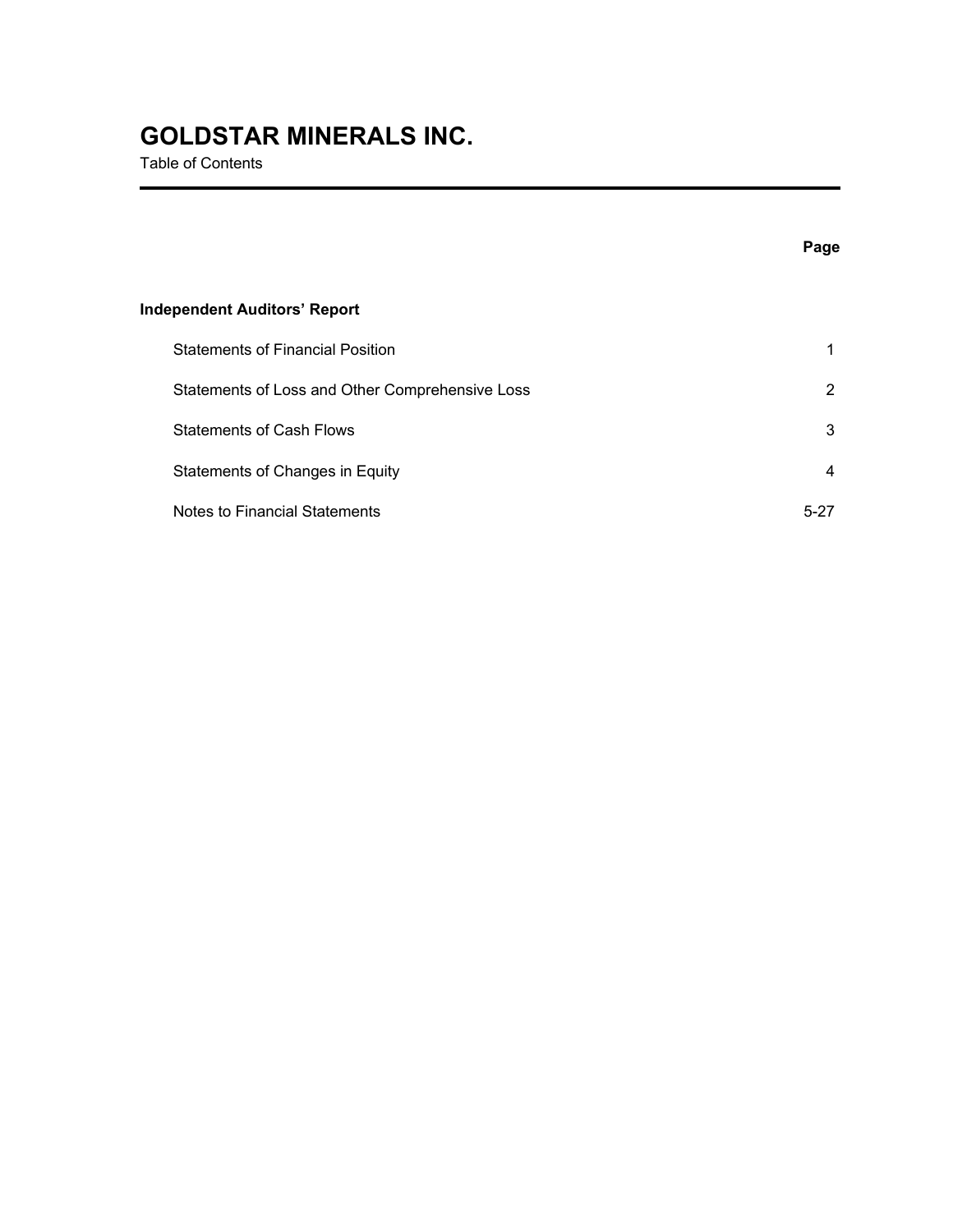

### **Independent Auditor's Report**

**Raymond Chabot Grant Thornton LLP** Suite 2000 National Bank Tower 600 De La Gauchetière Street West Montréal, Quebec H3B 4L8

**T** 514-878-2691

To the Shareholders of Goldstar Minerals Inc.

#### **Opinion**

We have audited the financial statements of Goldstar Minerals Inc. (hereafter "the Company"), which comprise the statements of financial position as at December 31, 2021 and 2020, and the statements of loss and comprehensive loss, the statements of changes in equity and the statements of cash flows for the years then ended, and notes to financial statements, including a summary of significant accounting policies.

In our opinion, the accompanying financial statements present fairly, in all material respects, the financial position of the Company as at December 31, 2021 and 2020, and its financial performance and its cash flows for the years then ended in accordance with International Financial Reporting Standards (IFRS).

#### **Basis for opinion**

We conducted our audit in accordance with Canadian generally accepted auditing standards. Our responsibilities under those standards are further described in the "Auditor's responsibilities for the audit of the financial statements" section of our report. We are independent of the Company in accordance with the ethical requirements that are relevant to our audit of the financial statements in Canada, and we have fulfilled our other ethical responsibilities in accordance with these requirements. We believe that the audit evidence we have obtained is sufficient and appropriate to provide a basis for our opinion.

#### **Material uncertainty related to going concern**

We draw attention to Note 1 to the financial statements, which indicates the existence of a material uncertainty that may cast significant doubt about the Company's ability to continue as a going concern. Our opinion is not modified in respect of this matter.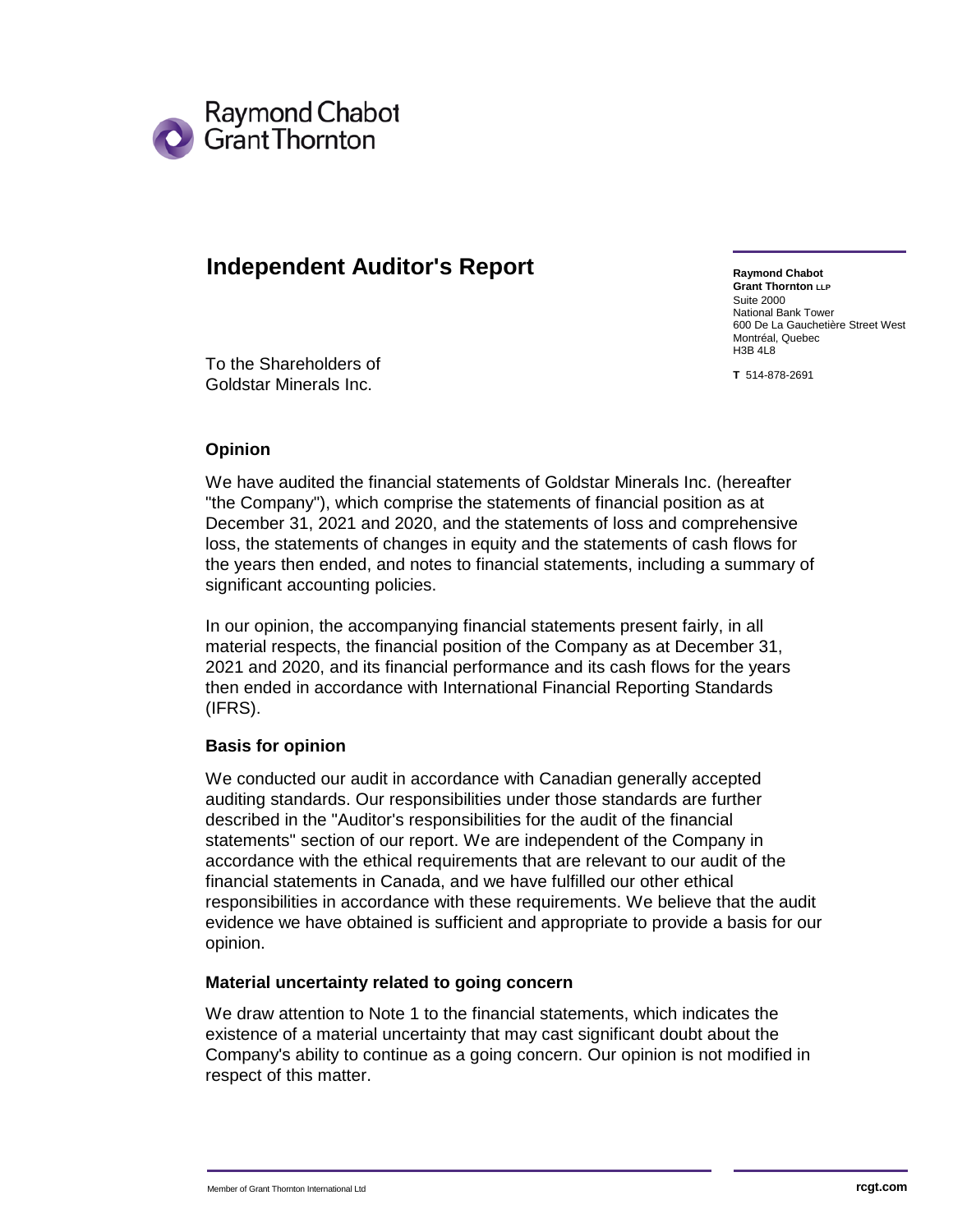#### **Information other than the financial statements and the auditor's report thereon**

Management is responsible for the other information. The other information comprises the information included in Management's Discussion and Analysis.

Our opinion on the financial statements does not cover the other information and we do not express any form of assurance conclusion thereon. In connection with our audit of the financial statements, our responsibility is to read the other information identified above and, in doing so, consider whether the other information is materially inconsistent with the financial statements or our knowledge obtained in the audit, or otherwise appears to be materially misstated.

We obtained Management's Discussion and Analysis prior to the date of this auditor's report. If, based on the work we have performed on this other information, we conclude that there is a material misstatement of this other information, we are required to report that fact in this auditor's report. We have nothing to report in this regard.

#### **Responsibilities of management and those charged with governance for the financial statements**

Management is responsible for the preparation and fair presentation of the financial statements in accordance with International Financial Reporting Standards (IFRS), and for such internal control as management determines is necessary to enable the preparation of financial statements that are free from material misstatement, whether due to fraud or error.

In preparing the financial statements, management is responsible for assessing the Company's ability to continue as a going concern, disclosing, as applicable, matters related to going concern and using the going concern basis of accounting unless management either intends to liquidate the Company or to cease operations, or has no realistic alternative but to do so.

Those charged with governance are responsible for overseeing the Company's financial reporting process.

#### **Auditor's responsibilities for the audit of the financial statements**

Our objectives are to obtain reasonable assurance about whether the financial statements as a whole are free from material misstatement, whether due to fraud or error, and to issue an auditor's report that includes our opinion. Reasonable assurance is a high level of assurance, but is not a guarantee that an audit conducted in accordance with Canadian generally accepted auditing standards will always detect a material misstatement when it exists. Misstatements can arise from fraud or error and are considered material if, individually or in the aggregate, they could reasonably be expected to influence the economic decisions of users taken on the basis of these financial statements.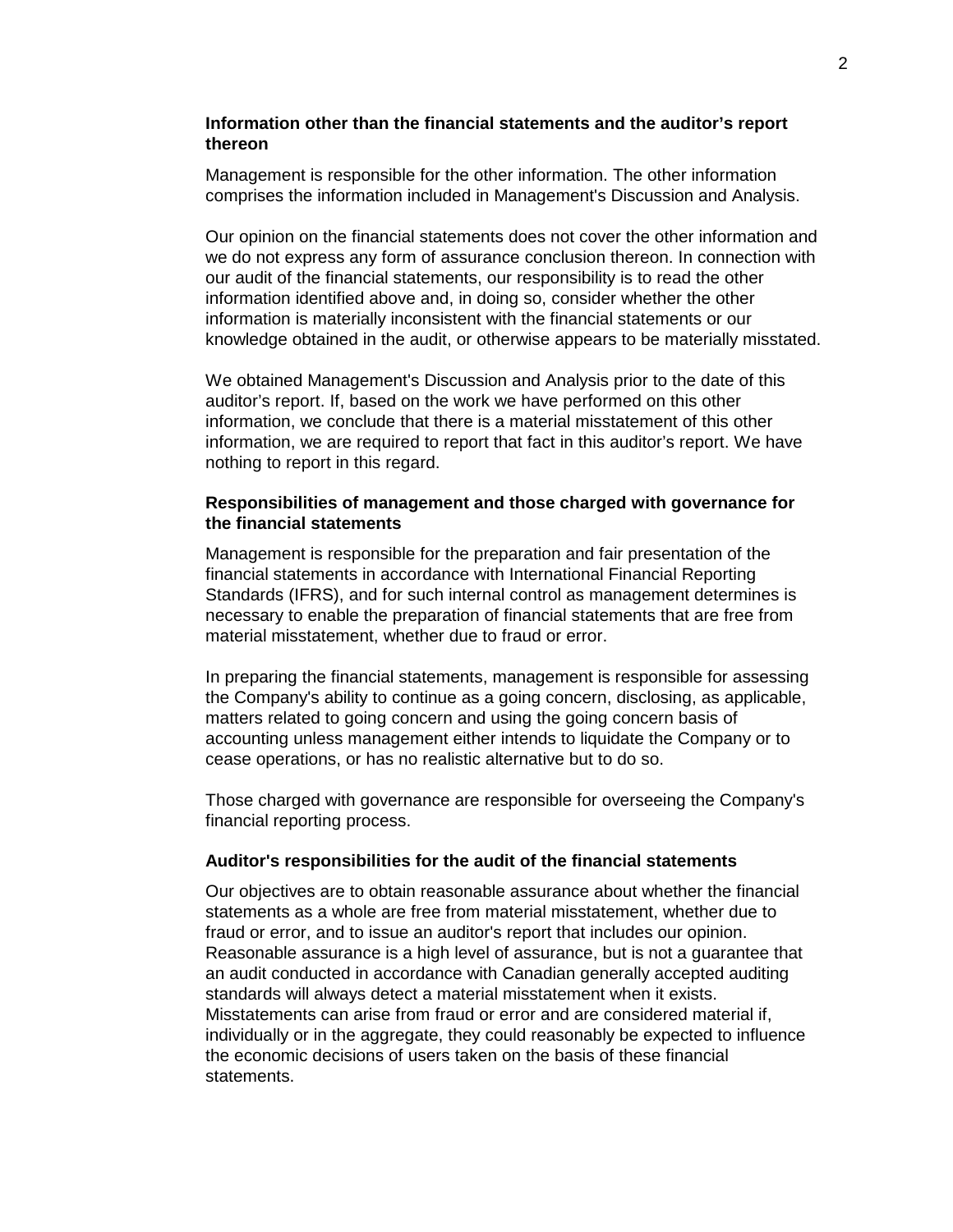As part of an audit in accordance with Canadian generally accepted auditing standards, we exercise professional judgment and maintain professional skepticism throughout the audit. We also:

- Identify and assess the risks of material misstatement of the financial statements, whether due to fraud or error, design and perform audit procedures responsive to those risks, and obtain audit evidence that is sufficient and appropriate to provide a basis for our opinion. The risk of not detecting a material misstatement resulting from fraud is higher than for one resulting from error, as fraud may involve collusion, forgery, intentional omissions, misrepresentations, or the override of internal control;
- Obtain an understanding of internal control relevant to the audit in order to design audit procedures that are appropriate in the circumstances, but not for the purpose of expressing an opinion on the effectiveness of the Company's internal control;
- Evaluate the appropriateness of accounting policies used and the reasonableness of accounting estimates and related disclosures made by management;
- Conclude on the appropriateness of management's use of the going concern basis of accounting and, based on the audit evidence obtained, whether a material uncertainty exists related to events or conditions that may cast significant doubt on the Company's ability to continue as a going concern. If we conclude that a material uncertainty exists, we are required to draw attention in our auditor's report to the related disclosures in the financial statements or, if such disclosures are inadequate, to modify our opinion. Our conclusions are based on the audit evidence obtained up to the date of our auditor's report. However, future events or conditions may cause the Company to cease to continue as a going concern;
- Evaluate the overall presentation, structure and content of the financial statements, including the disclosures, and whether the financial statements represent the underlying transactions and events in a manner that achieves fair presentation.

We communicate with those charged with governance regarding, among other matters, the planned scope and timing of the audit and significant audit findings, including any significant deficiencies in internal control that we identify during our audit.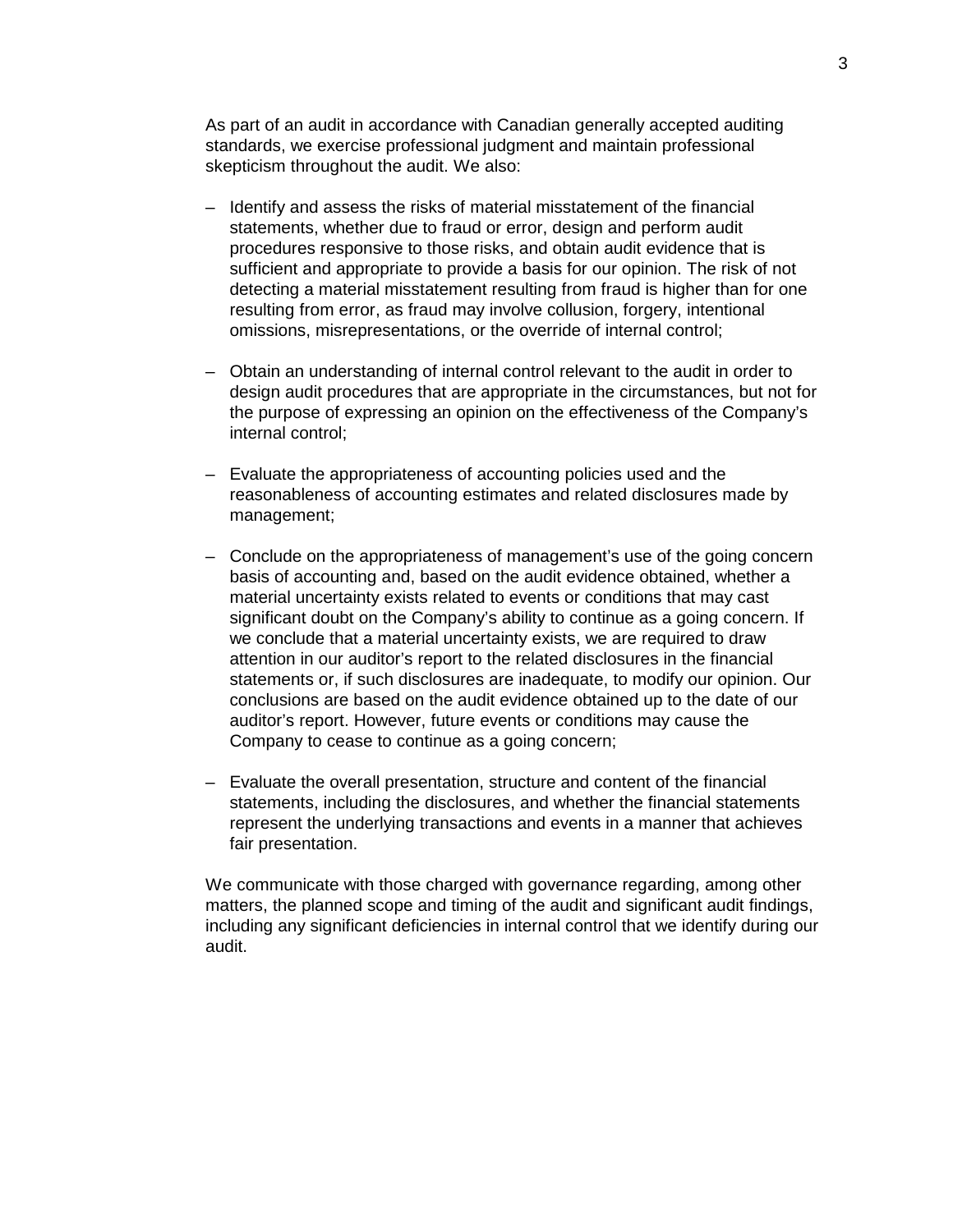We also provide those charged with governance with a statement that we have complied with relevant ethical requirements regarding independence, and to communicate with them all relationships and other matters that may reasonably be thought to bear on our independence, and where applicable, related safeguards.

The engagement partner on the audit resulting in this independent auditor's report is Karine Desrochers.

Raymond Cholot Grant Thornton LLP

Montréal April 11, 2022

<sup>&</sup>lt;sup>1</sup> CPA auditor, CA public accountancy permit no. A127023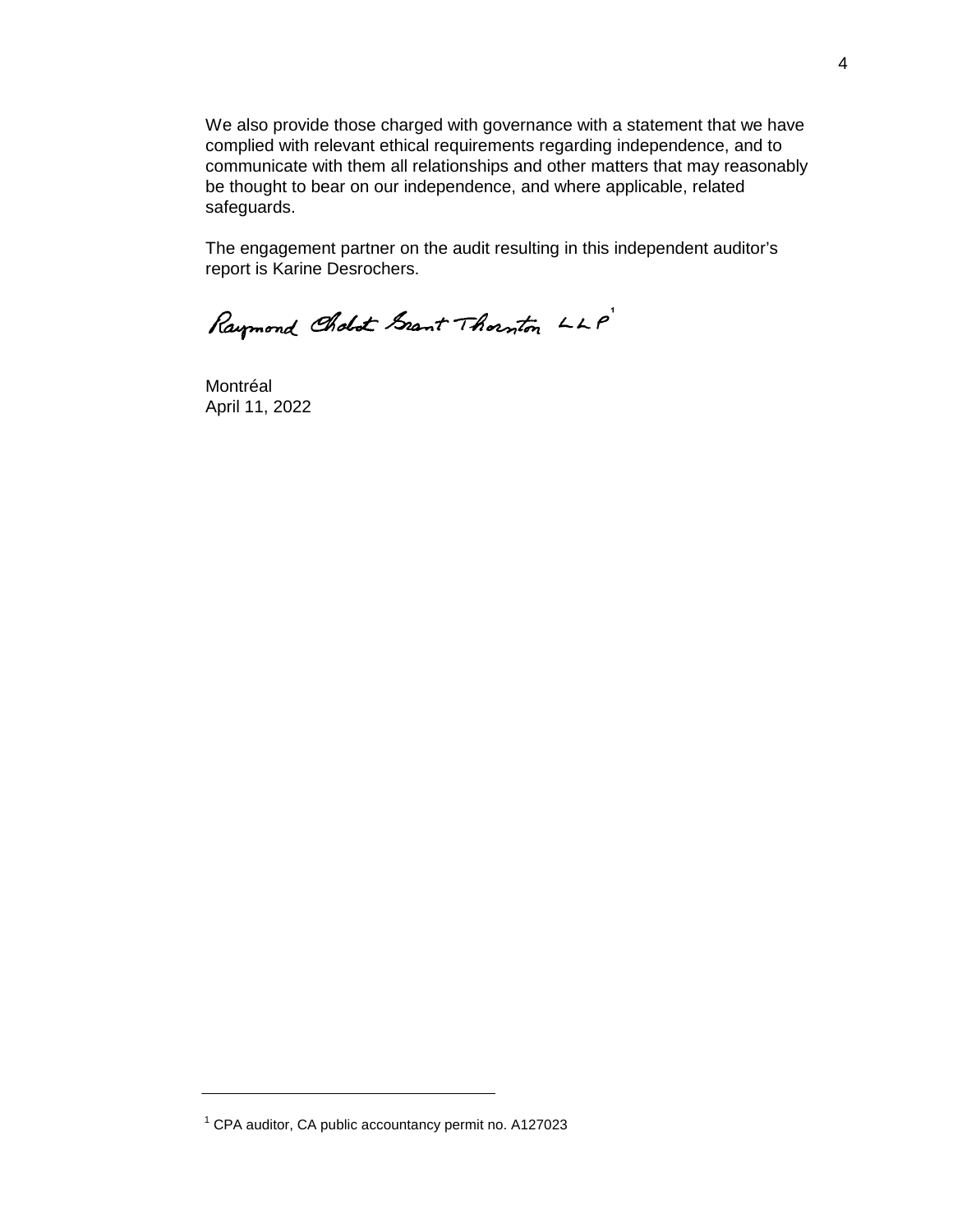Statements of Financial Position

As at December 31, 2021 and 2020 (in Canadian dollars)

|                                                                    | 2021<br>S    | 2020<br>\$     |
|--------------------------------------------------------------------|--------------|----------------|
| <b>Assets</b>                                                      |              |                |
| <b>Current assets</b>                                              |              |                |
| Cash and cash equivalents (note 5)                                 | 61,702       | 296,039        |
| Tax credits and other receivables (note 6)                         | 10,357       | 31,692         |
| Marketable securities (note 7)                                     | 1,909        | 2,505          |
| Prepaid expenses                                                   | 11,377       | 3,694          |
|                                                                    | 85,345       | 333,930        |
| <b>Non-current assets</b>                                          |              |                |
| Mining properties (note 8)                                         | 429,363      | 243,038        |
| Exploration and evaluation assets (note 8)                         | 1,139,891    | 418,951        |
|                                                                    | 1,569,254    | 661,989        |
|                                                                    | 1,654,599    | 995,919        |
| Liabilities and Shareholders' Equity<br><b>Current Liabilities</b> |              |                |
| Accounts payable and accrued liabilities (note 9)                  | 170,097      | 177,141        |
| Liability related to flow-through shares (notes 11 and 13)         | 60,353       |                |
| Due to related parties (note 17)                                   | 150,000      |                |
|                                                                    | 380,450      | 177,141        |
| <b>Non-current liabilities</b><br>Loan Payable (note 10)           | 36,208       | 24,582         |
|                                                                    | 36,208       | 24,582         |
| <b>Shareholders' Equity</b>                                        |              |                |
| Share capital and warrants (note 11)                               | 15,049,340   | 14,461,606     |
| Contributed surplus                                                | 1,211,684    | 1,048,648      |
| <b>Deficit</b>                                                     | (15,023,083) | (14, 716, 058) |
|                                                                    | 1,237,941    | 794,196        |
|                                                                    | 1,654,599    | 995,919        |

Reporting entity and going concern (note 1) Commitments and contingencies (note 13)

See accompanying notes to financial statements.

On behalf of the Board:

(s) David Crevier \_\_\_\_\_ Director

(s) François Perron Director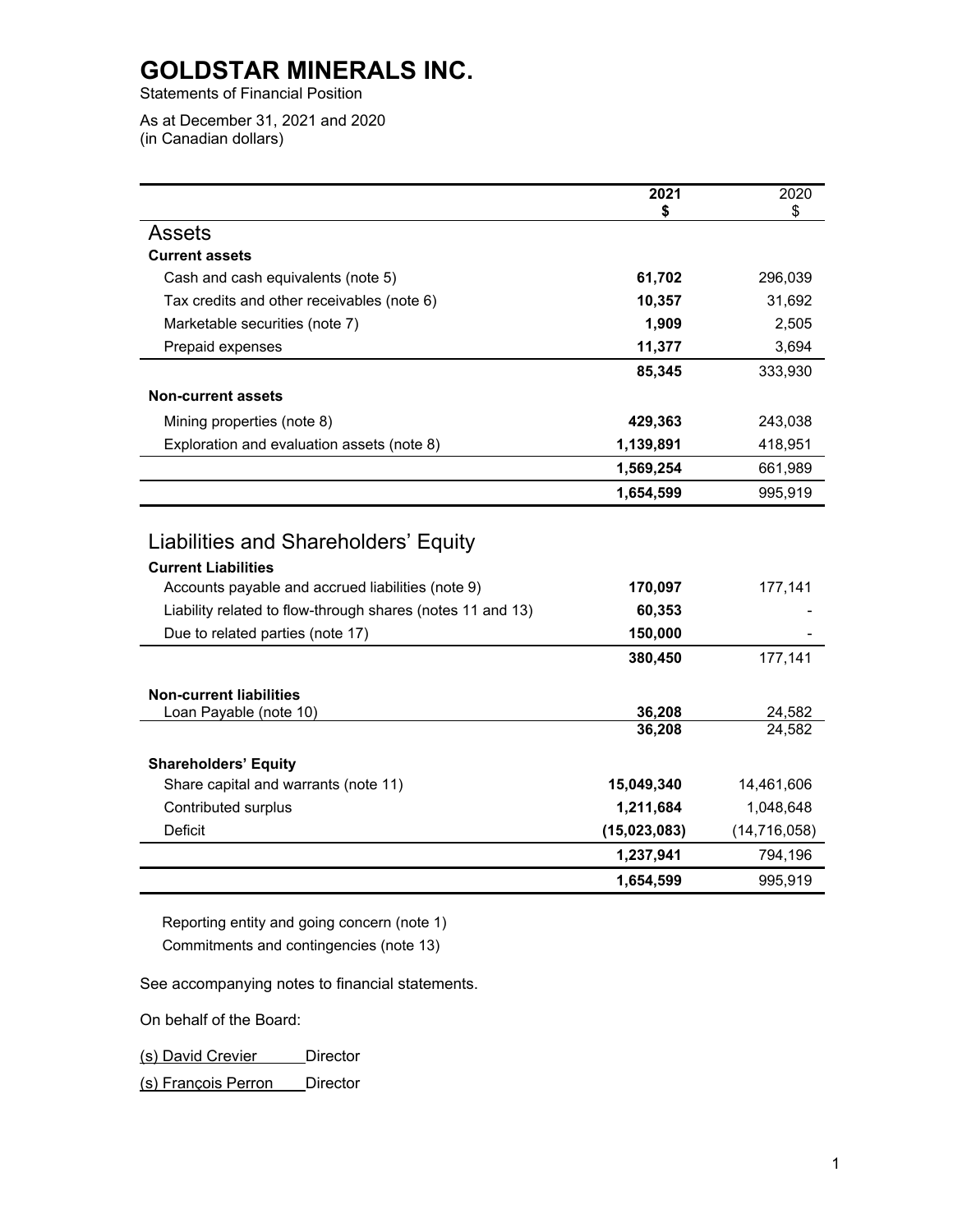Statements of Loss and Comprehensive Loss

Years ended December 31, 2021 and 2020 (in Canadian dollars)

|                                                           | 2021       | 2020       |
|-----------------------------------------------------------|------------|------------|
|                                                           | S          | \$         |
|                                                           |            |            |
| <b>Expenses</b>                                           |            |            |
| General and administrative expenses (note 16)             | 193,774    | 185,778    |
| Professional and consulting fees                          | 35,426     | 34,279     |
| Share-based payments                                      | 163,036    |            |
| Write-off of mining properties (note 8)                   |            | 623,799    |
| Write-off of exploration and evaluation assets (note 8)   |            | 2,029,149  |
|                                                           | 392,236    | 2,873,005  |
| Financial expense (Income)                                |            |            |
| Interest income                                           | (38)       | (18)       |
| Interest expense                                          | 1,603      | 29,208     |
| Change in fair value of marketable securities             | 596        | 1,074      |
| Accretion expense (note 10)                               | 3,295      | 1,579      |
|                                                           | 5,456      | 31,843     |
| Other Income                                              |            |            |
| Government assistance (note 10)                           | (11,669)   | (16, 997)  |
| Other income related to previously written off properties | (2, 350)   |            |
| Other income related to flow-through shares               | (139, 647) |            |
|                                                           | (153, 666) | (16, 997)  |
|                                                           |            |            |
| Loss and comprehensive loss for the year                  | 244,026    | 2,887,851  |
| Net loss per share, basic and diluted (note 19)           | (0.01)     | (0.20)     |
| Weighted average number of shares outstanding             | 24,681,786 | 14,801,808 |
|                                                           |            |            |

See accompanying notes to financial statements.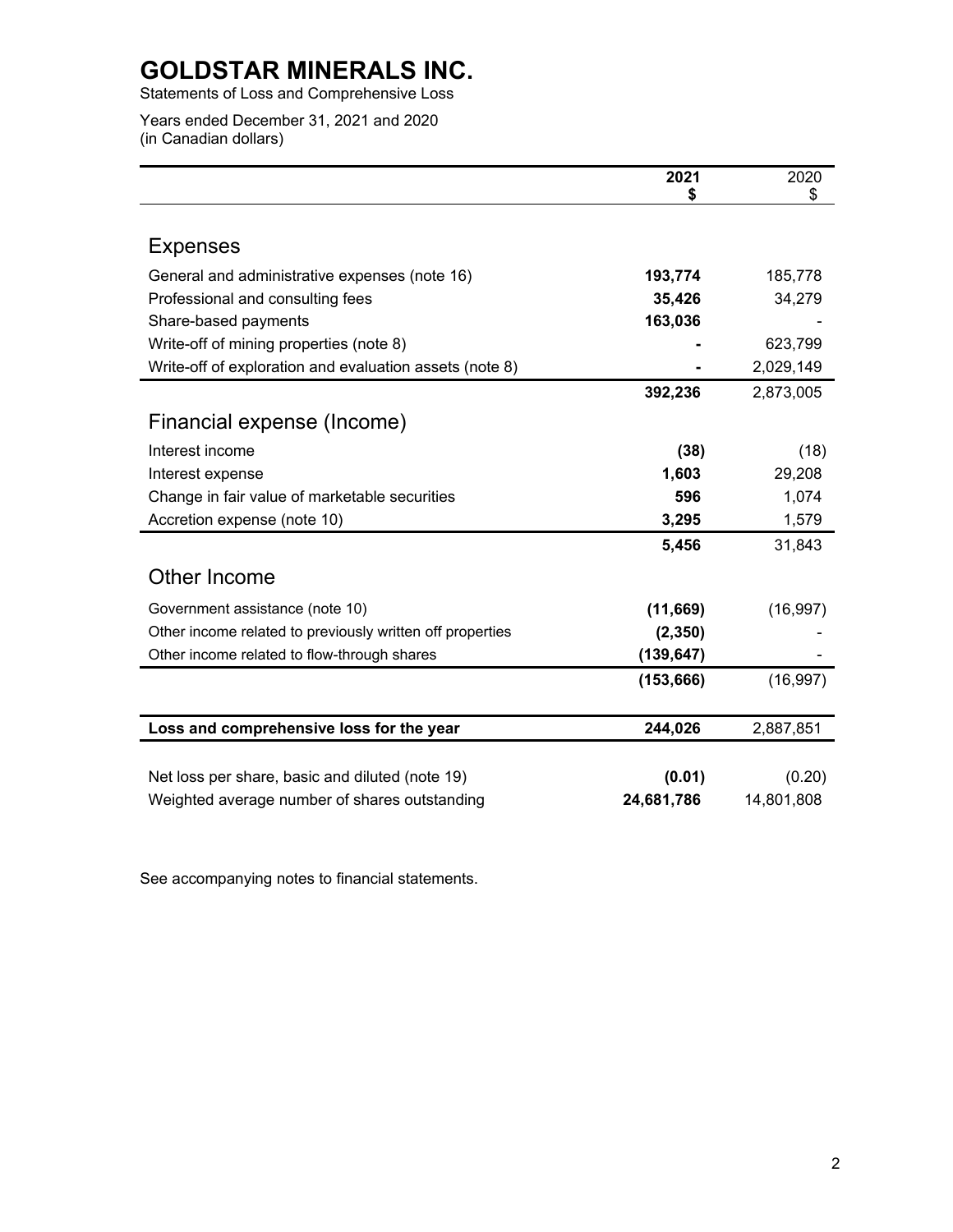Statements of Cash Flows

### Years ended December 31, 2021 and 2020

| (in Canadian dollars) |  |
|-----------------------|--|
|                       |  |
|                       |  |

|                                                                                                            | 2021       | 2020              |
|------------------------------------------------------------------------------------------------------------|------------|-------------------|
| Cash flows from operating activities                                                                       | \$         | \$                |
| Net loss for the year                                                                                      | (244, 026) | (2,887,851)       |
| Items not involving cash:                                                                                  |            |                   |
| Share-based payments                                                                                       | 163,036    |                   |
| Net interest expense                                                                                       | 1,565      | 29,190            |
| Change in fair value of marketable securities (note 7)                                                     | 596        | 1,074             |
|                                                                                                            |            |                   |
| Accretion expense (note 10)                                                                                | 3,295      | 1,579             |
| Government assistance                                                                                      | (1,669)    | (6,997)           |
| Other income related to flow-through shares                                                                | (139, 647) |                   |
| Write-off of mining properties                                                                             |            | 623,799           |
| Write-off of exploration and evaluation assets                                                             |            | 2,029,149         |
| Net change in non-cash operating working capital:                                                          |            |                   |
| Change in sales tax and other receivables                                                                  | 7,540      | 611               |
| Change in prepaid expenses                                                                                 | (7,683)    | 1,248             |
| Change in accounts payable and accrued liabilities                                                         | (27, 760)  | (184, 601)        |
| Interest received                                                                                          | 38         | 18                |
| Interest paid                                                                                              |            | (546)             |
| Net cash used in operating activities                                                                      | (244, 715) | (393, 327)        |
|                                                                                                            |            |                   |
| Cash flows from investing activities                                                                       |            |                   |
| Additions to mining properties                                                                             | (138, 325) | (194, 296)        |
| Additions to exploration and evaluation assets                                                             | (701, 827) | (423, 833)        |
| Credit on mining duties and resource tax credits and government grants                                     | 13,795     | 29,146            |
| Net cash used in investing activities                                                                      | (826, 357) | (588, 983)        |
|                                                                                                            |            |                   |
| Cash flows from financing activities                                                                       |            |                   |
| Proceeds from issuance of shares                                                                           | 720,000    | 1,300,000         |
| Share issue expenses                                                                                       | (43, 265)  | (133,966)         |
| Increase in due to related parties (note 17)                                                               | 150,000    | 24,000            |
| Decrease in due to related parties (note 17)                                                               |            | (16,936)          |
| Increase in loan payable                                                                                   | 10,000     | 30,000            |
| Net cash provided from financing activities                                                                | 836,735    | 1,203,098         |
|                                                                                                            |            |                   |
| Net (decrease) increase in cash and cash equivalents                                                       | (234, 337) | 220,788           |
| Cash and cash equivalents, beginning of year                                                               | 296,039    | 75,251            |
| Cash and cash equivalents, end of year                                                                     | 61,702     | 296,039           |
|                                                                                                            |            |                   |
| <b>Non-cash transactions</b><br>Additions to mining properties by issuance of shares (note 8)              | 48,000     | 40,000            |
| Additions to exploration and evaluations assets included in                                                | 46,681     | 27,568            |
| accounts payable and accrued liabilities<br>Compensation shares included in share issue expenses (note 11) | 19,734     | 9,846             |
| Compensation warrants included in share issue expenses (note 11)                                           |            | 61,146            |
| Accounts payable paid in shares (note 11)                                                                  |            | 70,000            |
| Due to related parties paid in shares (notes 11 and 17)<br>Interest paid in shares (notes 11 and 17)       |            | 422,064<br>77,936 |
| See accompanying notes to financial statements                                                             |            |                   |

See accompanying notes to financial statements.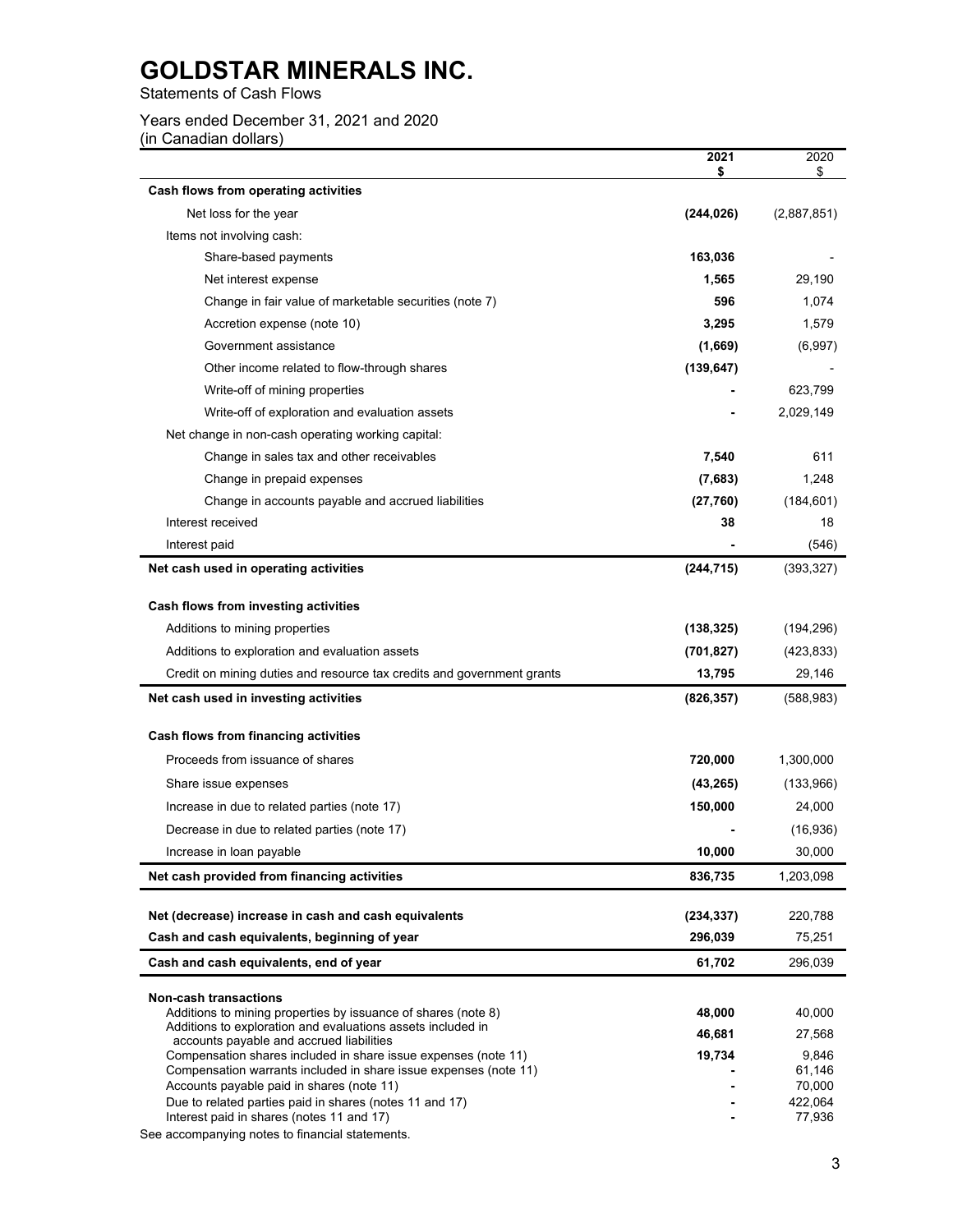Statements of Changes in Equity

Years ended December 31, 2021 and 2020 (in Canadian dollars)

|                                                         | 2021<br>\$     | 2020<br>\$     |
|---------------------------------------------------------|----------------|----------------|
| Share capital and warrants (note 11)                    |                |                |
| Balance, beginning of year                              | 14,461,606     | 12,541,760     |
| Issue of common shares, private placements              |                | 700,000        |
| Issue of flow-through common shares, private placement  | 720,000        | 600,000        |
| Liability related to flow-through shares                | (200, 000)     |                |
| Issue of common shares for finder's fees                | 19,734         | 9,846          |
| Issue of common shares for settlement of debt           |                | 570,000        |
| Issue of common shares, claims acquisition              | 48,000         | 40,000         |
| Balance, end of year                                    | 15,049,340     | 14,461,606     |
|                                                         |                |                |
| <b>Contributed surplus</b>                              |                |                |
| Balance, beginning of year                              | 1,048,648      | 987,502        |
| Share-based payments under the option plan              | 163,036        |                |
| Share-based payments representing compensation warrants |                | 61,146         |
| Balance, end of year                                    | 1,211,684      | 1,048,648      |
|                                                         |                |                |
| <b>Deficit</b>                                          |                |                |
| Balance, beginning of year                              | (14, 716, 058) | (11, 623, 249) |
| Loss and comprehensive loss for the year                | (244, 026)     | (2,887,851)    |
| Share issue expenses                                    | (62, 999)      | (204, 958)     |
| Balance, end of year                                    | (15,023,083)   | (14, 716, 058) |
|                                                         |                |                |
| Total shareholders' equity end of year                  | 1,237,941      | 794,196        |

See accompanying notes to condensed interim financial statements.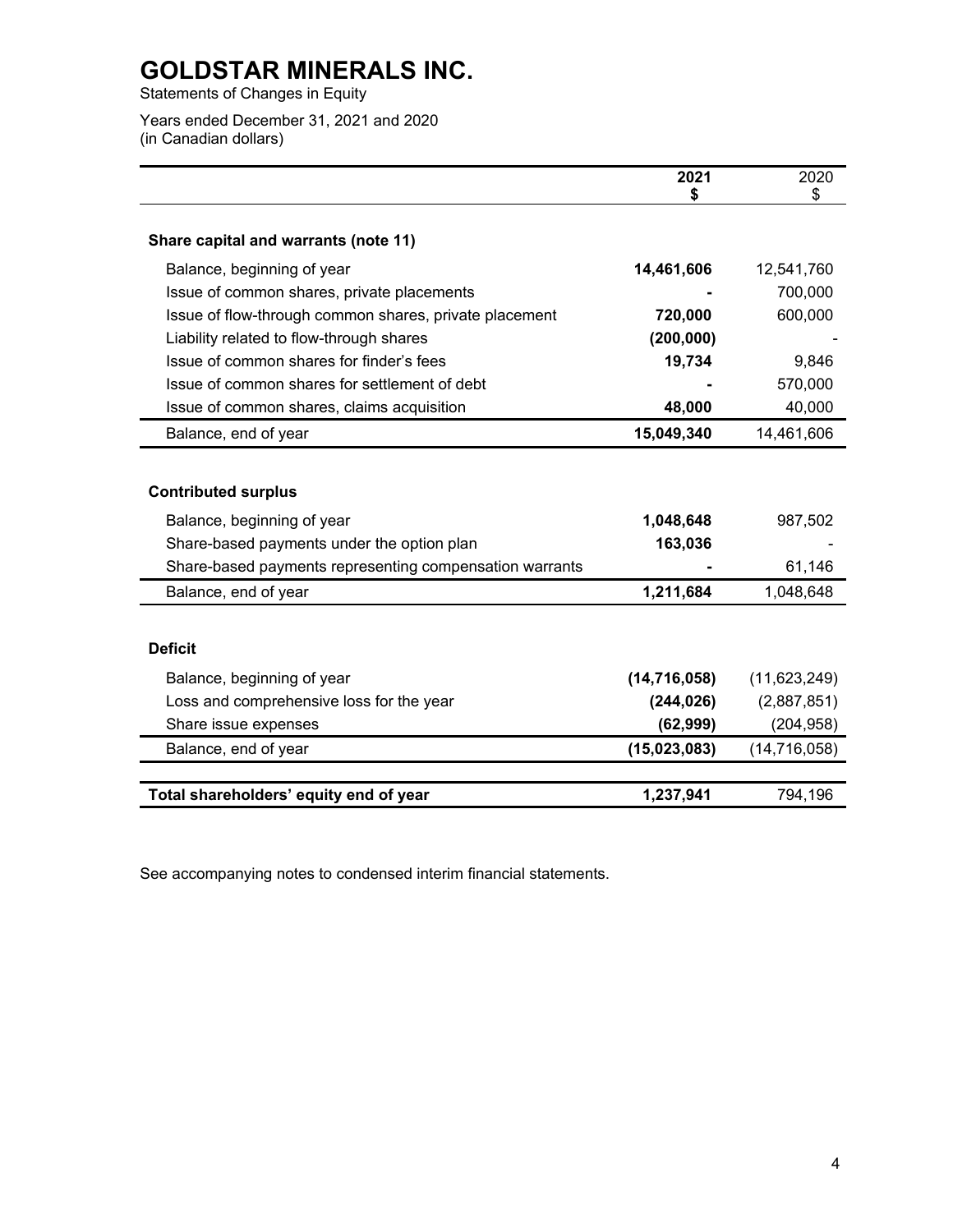Notes to Financial Statements Years ended December 31, 2021 and 2020 (in Canadian dollars)

#### **1. Reporting entity and going concern:**

Goldstar Minerals Inc. (the "Company" or "Goldstar") is a company domiciled in Canada and was continued under the Canada Business Corporations Act on September 4, 2014. The address of the Company's registered office is 2075 Robert-Bourassa, Suite 600, Montréal, Québec.

The Company is involved in the exploration of mineral properties in the Provinces of Québec and Newfoundland. Although the Company has taken steps to verify title to mineral properties in which it has an interest in accordance with industry standards for the current stage of exploration of such properties, these procedures do not guarantee the Company's title. Property title may be subject to unregistered prior agreements and non-compliance with regulatory requirements.

These financial statements have been prepared on a going concern basis, which assumes the Company will continue its operations in the foreseeable future and will be able to realize its assets and discharge its liabilities and commitments in the ordinary course of business.

The Company is in the process of exploring and evaluating its mineral properties and projects and has not yet determined whether its properties and projects contain ore reserves that are economically recoverable. The Company is still in the exploration stage and, as such, no revenue has yet been generated from its operating activities. As at December 31, 2021, the statement of financial position shows a negative working capital of \$295,105 (positive working capital of \$156,789 as at December 31, 2020). The ability of the Company to meet its commitments as they become due, including the acquisition of mineral properties and the development of projects, is dependent on its ability to obtain necessary financing. The recoverability of amounts shown for mining properties and exploration and evaluation assets is dependent upon the ability of the Company to obtain necessary financing to complete the exploration and development thereof, and upon future profitable production or proceeds from the disposal of properties. If the Company is unable to obtain sufficient additional funding, this could lead to a delay, reduction or elimination of its exploration plans, which could adversely affect its business, its financial condition and its results.

Management believes that it will be able to secure financing in the future. However, as at December 31, 2021, since the Company has a negative working capital, the Company does not have sufficient financial resources to cover its budgeted general administrative expenses and to meet its short-term obligations for the next twelve months, and to complete its planned 2022 calendar year exploration budget. Consequently, the Company will need to obtain additional financing in 2022. While the Company has been successful in securing financing, raising additional funds is dependent on a number of factors outside the Company's control, and as such there is no assurance that it will be able to do so in the future.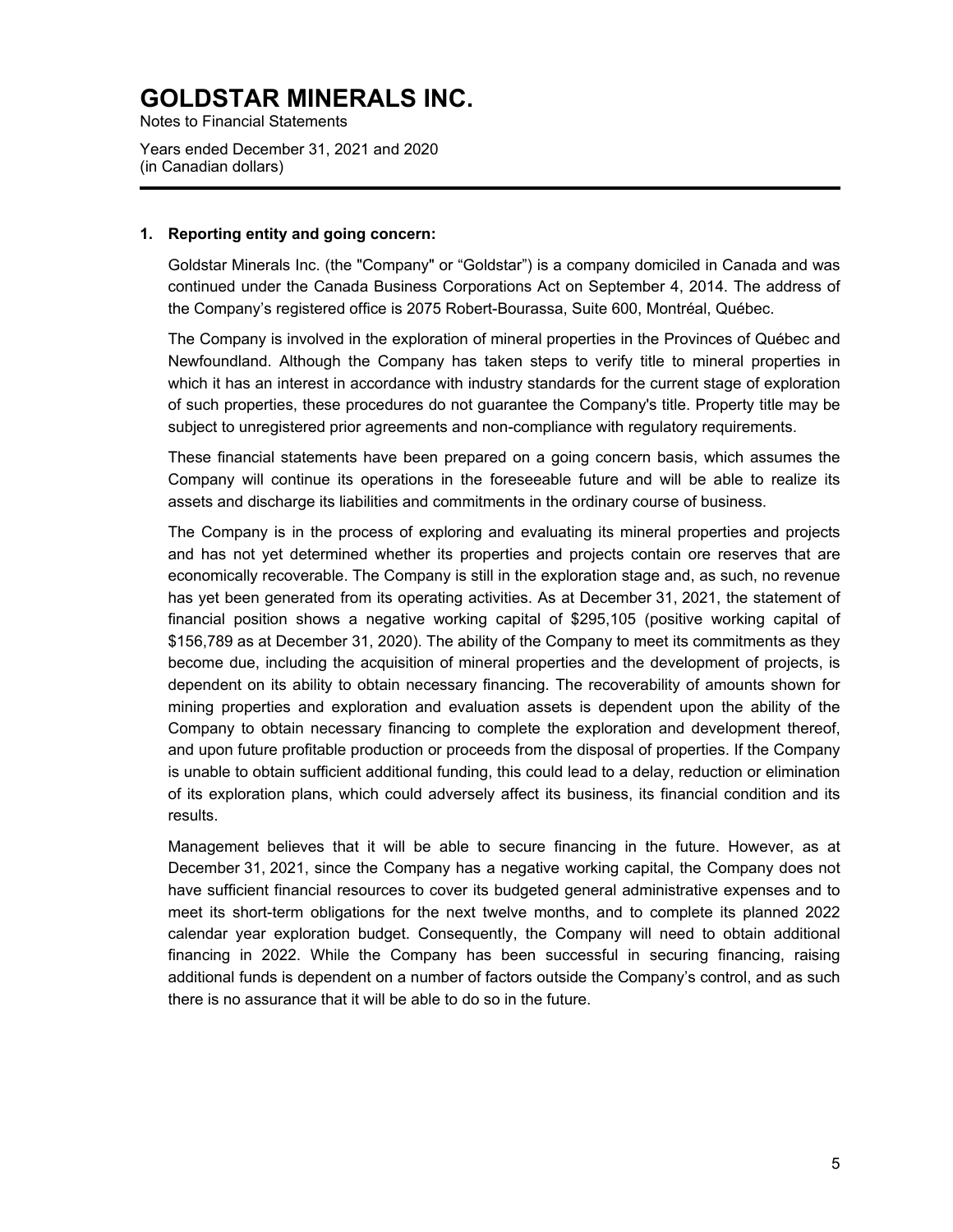Notes to Financial Statements, Continued Years ended December 31, 2021 and 2020

#### **1. Reporting entity and going concern (continued):**

In 2020, an outbreak of a new strain of coronavirus (COVID-19) resulted in a major global health crisis which continues to have impacts on the global economy and the financial markets at the date of completion of the financial statements.

These events are likely to cause significant changes to the assets or liabilities in the coming year or to have a significant impact on future operations. Following these events, the Company has taken and will continue to take action to minimize the impact. However, it is impossible to determine the financial implications of these events for the moment.

The conditions mentioned above indicate the existence of a material uncertainty that may cast significant doubt about the Company's ability to continue as a going concern. The financial statements do not reflect the adjustments to the carrying amounts of assets and liabilities that would be necessary if the Company were unable to realize its assets or discharge its obligations in anything other than the ordinary course of operations.

#### **2. Statement of compliance:**

These financial statements have been prepared in accordance with the International Financial Reporting Standards ("IFRS"),

These financial statements were reviewed, approved and authorized for issue by the Board of Directors on April 11, 2022.

#### **3. Basis of preparation:**

a) Basis of measurement:

The financial statements have been prepared on the historical cost basis except for sharebased compensation transactions which are measured pursuant to IFRS 2 and for marketable securities which are measured at fair value through profit or loss.

(b) Functional and presentation currency:

These financial statements are presented in Canadian dollars, which is the Company's functional currency.

(c) Share Consolidation

On December 16, 2020, the Company completed a ten to one share consolidation. All references to share and per share amounts in the financial statements and accompanying notes to the financial statements have been retroactively restated to reflect the ten to one share consolidation.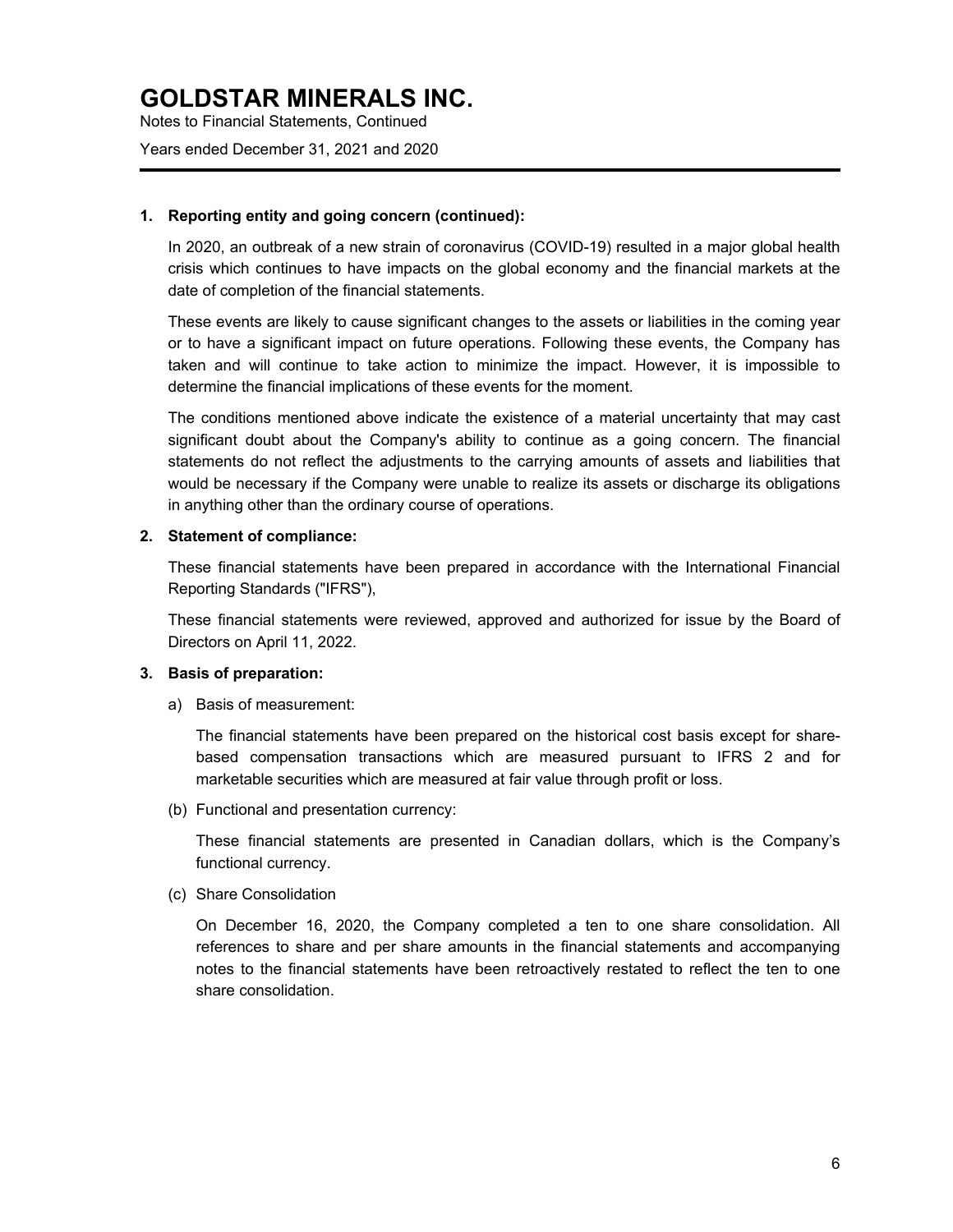Notes to Financial Statements, Continued Years ended December 31, 2021 and 2020

#### **3. Basis of preparation (continued):**

(d) Use of estimates and judgments:

The preparation of the financial statements in conformity with IFRS requires management to make judgments, estimates and assumptions that affect the application of accounting policies and the reported amounts of assets, liabilities, revenues and expenses. Actual results may differ from these estimates.

Information about critical judgments in applying accounting policies that have the most significant effect on the amounts recognized in the financial statements is included in Note 4 and consists in the determination of capitalizable costs as exploration and evaluation assets, the recognition and measurement of refundable credits on mining duties and tax credits related to resources.

Information about assumptions and estimation uncertainties that have a significant risk of resulting in a material adjustment within the next financial year are included in the following notes:

- Note 1 going concern;
- Notes 4 and 6 recognition and measurement of refundable credits on mining duties and tax credits related to resources;
- Notes 4 and 8 recoverability of mining properties and exploration and evaluation assets;
- Note 11 measurement of the compensation warrants;
- Note 12 measurement of share-based payments;

Estimates and underlying assumptions are reviewed on an ongoing basis. Revisions to accounting estimates are recognized in the year in which the estimates are revised and in any future years affected.

#### **4. Significant accounting policies:**

The accounting policies set out below have been applied consistently to all years presented in these financial statements.

(a) Financial instruments:

Financial instruments are measured on initial recognition at fair value, plus, in the case of financial instruments other than those classified as fair value through profit or loss ("FVPL"), directly attributable transaction costs. Financial instruments are recognized when the Company becomes party to the contracts that give rise to them and are classified as amortized cost, FVPL or fair value through other comprehensive income ("FVOCI"), as appropriate. The Company considers whether a contract (other than a financial asset) contains an embedded derivative when the entity first becomes a party to it. The embedded derivatives are separated from the host contract if the host contract is not measured at fair value through profit or loss and when the economic characteristics and risks are not closely related to those of the host contract. Reassessment only occurs if there is a change in the terms of the contract that significantly modifies the cash flows that would otherwise be required. The Company has no financial assets at FVOCI.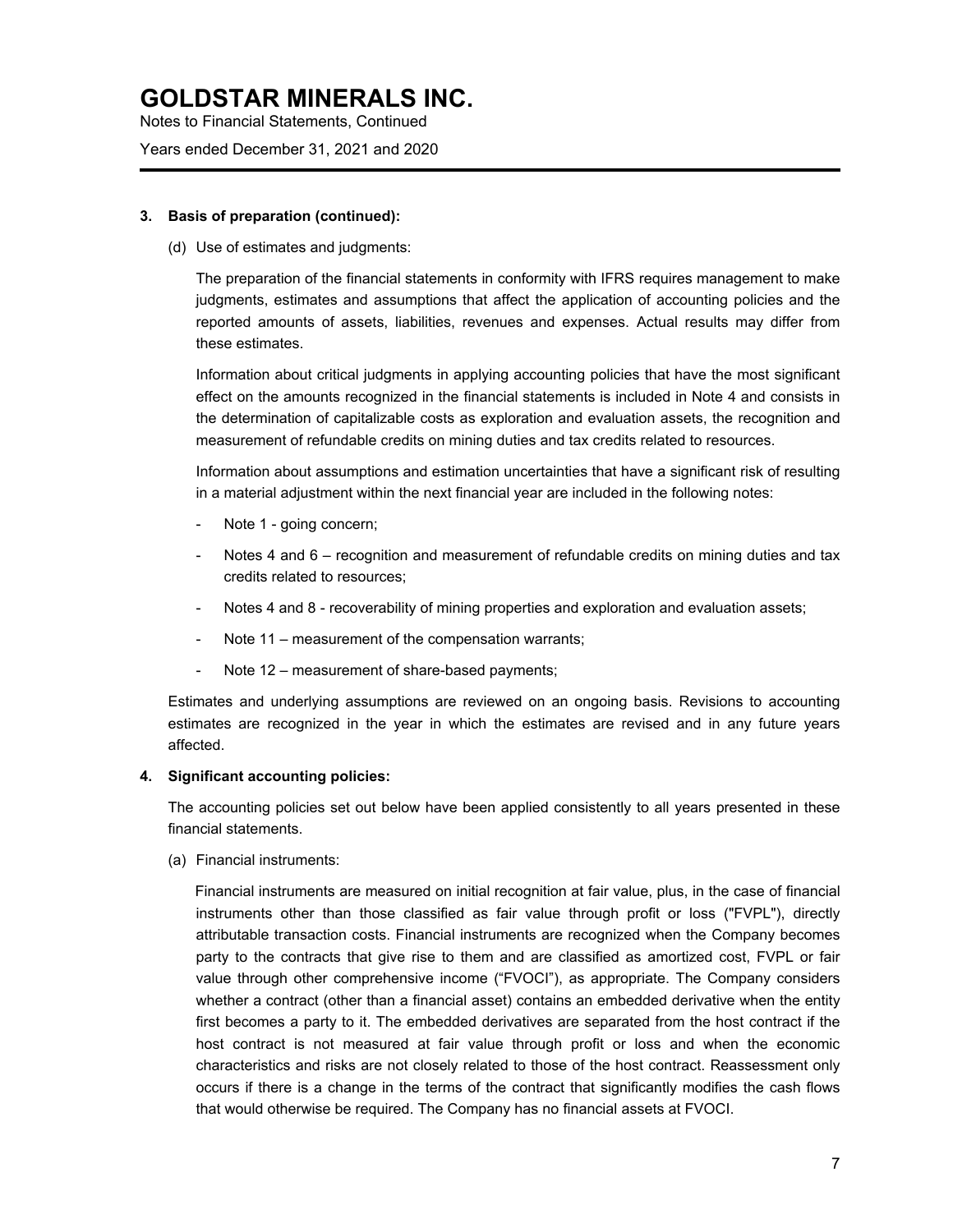Notes to Financial Statements, Continued Years ended December 31, 2021 and 2020

#### **4. Significant accounting policies (continued):**

(a) Financial instruments (continued):

#### *Financial assets at amortized cost*

A financial asset is measured at amortized cost if it is held within a business model whose objective is to hold assets to collect contractual cash flows and its contractual terms give rise on specified dates to cash flows that are solely payments of principal and interest on the principal amount outstanding, and is not designated as FVPL. Financial assets classified as amortized cost are measured subsequent to initial recognition at amortized cost using the effective interest method. Cash and cash equivalents and other receivables are classified as and measured at amortized cost.

#### *Financial assets at fair value through profit or loss (FVTPL)*

Financial assets that are held within a different business model other than 'hold to collect' or 'hold to collect and sell' are categorised at fair value through profit and loss. Further, irrespective of business model financial assets whose contractual cash flows are not solely payments of principal and interest are accounted for at FVTPL.

Assets in this category are measured at fair value with gains or losses recognised in profit or loss. The fair values of financial assets in this category are determined by reference to active market transactions. Marketable securities are classified and measured at FVTPL.

#### *Financial liabilities*

Financial liabilities are recognized initially at fair value, net of transaction costs. After initial recognition, financial liabilities are subsequently measured at amortized cost using the effective interest method. Accounts payable and accrued liabilities, due to related parties and loan payable are classified as and measured at amortized cost.

#### *Fair value measurement*

In establishing fair value, the Company uses a fair value hierarchy based on levels as defined below:

- Level 1: defined as observable inputs such as quoted prices (unadjusted) in active markets.
- Level 2: defined as inputs other than quoted prices included in Level 1, that are either directly or indirectly observable.
- Level 3: defined as inputs that are based on little or no observable market data, therefore requiring the Company to develop its own assumptions.
- (b) Mining properties and exploration and evaluation assets:

Mining properties correspond to acquired interests in mining permits and claims which include the rights to explore for mining, extracting and selling all minerals from such claims.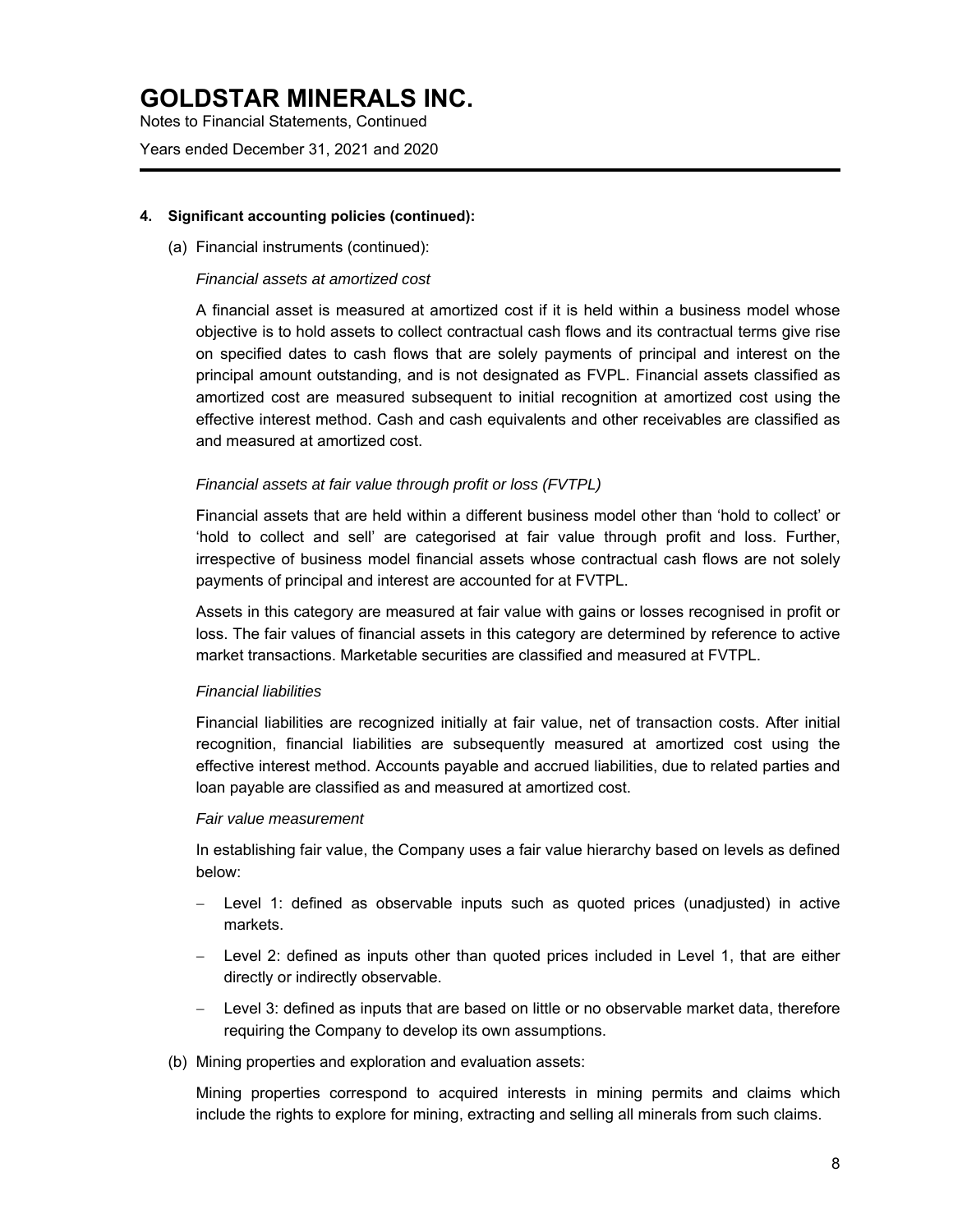Notes to Financial Statements, Continued Years ended December 31, 2021 and 2020

#### **4. Significant accounting policies (continued):**

(b) Mining properties and exploration and evaluation assets (continued):

All pre-exploration costs, i.e. costs incurred prior to obtaining the legal right to undertake exploration activities on an area of interest, are expensed as incurred.

Once the legal right to explore has been acquired, exploration and evaluation expenditures are capitalized in respect of each identifiable area of interest until the technical feasibility and commercial viability of extracting a mineral resource are demonstrable.

The expenditures that are included in the measurement of exploration and evaluation assets include those related to acquisition of rights to explore, topographical, geological, geochemical and geophysical studies, exploratory drilling, trenching, sampling, and activities in relation to evaluating the technical feasibility and commercial viability of extracting a mineral resource.

Mining properties and exploration and evaluation assets are carried at historical cost less any impairment losses recognized.

When technical feasibility and commercial viability of extracting a mineral resource are demonstrable for an area of interest, the Company stops capitalizing mining properties and exploration and evaluation costs for that area, tests recognized exploration and evaluation assets for impairment and reclassifies any unimpaired exploration and evaluation assets either as tangible or intangible mine development assets according to the nature of the assets.

(c) Impairment:

#### *Non-financial assets*

The carrying amounts of mining properties and exploration and evaluation assets are assessed for impairment only when indicators of impairment exist, typically when one of the following circumstances apply:

- Exploration rights have or will expire in the near future.
- No future substantive exploration expenditures are budgeted.
- No commercially viable quantities are discovered and exploration and evaluation activities will be discontinued.
- Exploration and evaluation assets are unlikely to be fully recovered from successful development or sale.

If any such indication exists, then the asset's recoverable amount is estimated.

Mining properties and exploration and evaluation assets are also assessed for impairment upon the transfer of exploration and evaluation assets to development assets regardless of whether facts and circumstances indicate that the carrying amount of the exploration and evaluation assets is in excess of their recoverable amount.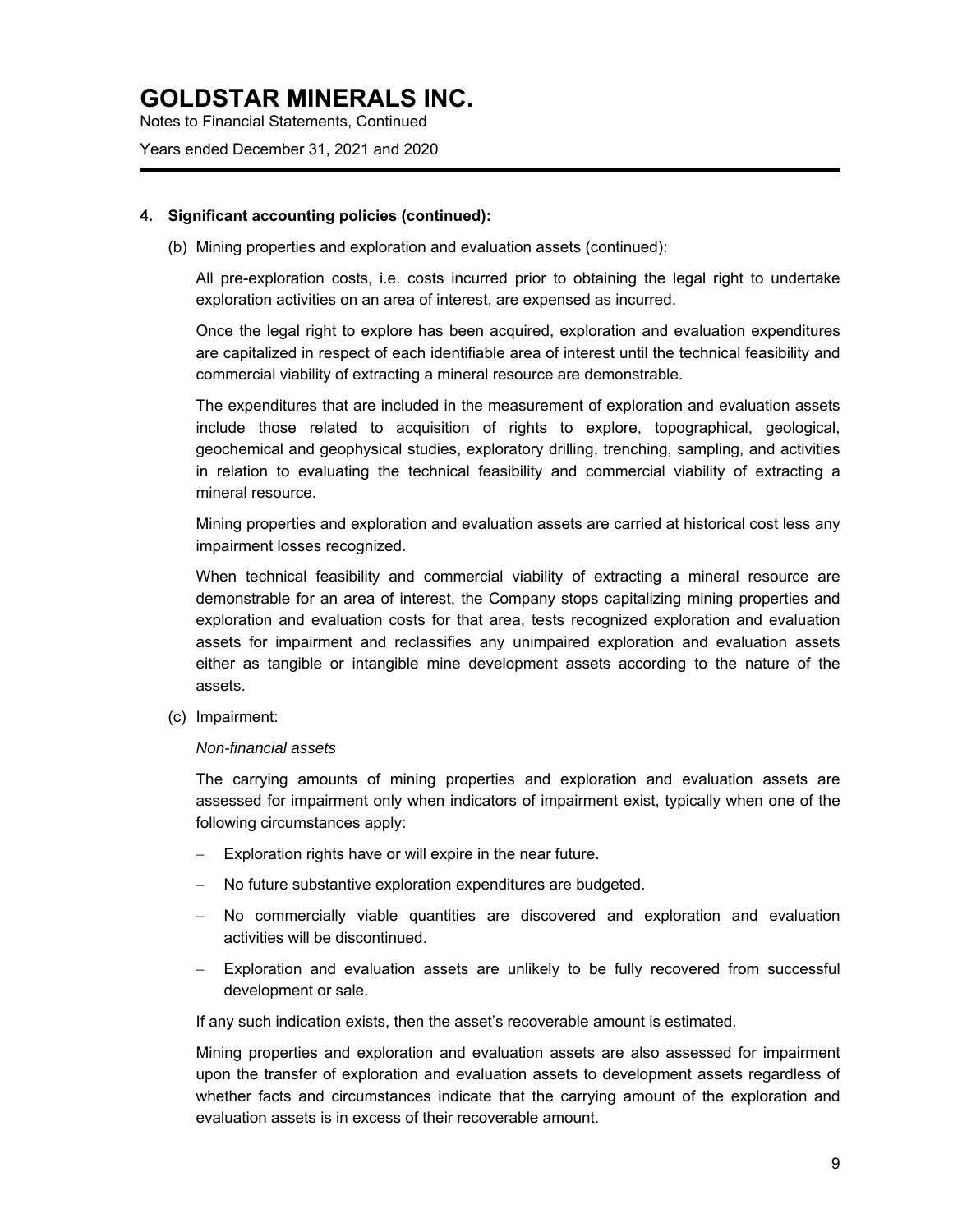Notes to Financial Statements, Continued Years ended December 31, 2021 and 2020

#### **4. Significant accounting policies (continued):**

(c) Impairment (continued):

#### *Non-financial assets (continued)*

For the purpose of impairment testing, assets that cannot be tested individually are grouped together into the smallest group of assets that generates cash inflows from continuing use that are largely independent of the cash inflows of other assets or groups of assets (the "cash-generating unit", or "CGU"). The level identified by the Company for the purposes of testing exploration and evaluation assets for impairment corresponds to each mining property.

The recoverable amount of an asset or cash-generating unit is the greater of its value in use and its fair value less costs to sell. In assessing the value in use, the estimated future cash flows are discounted to their present value using a pre-tax discount rate that reflects current market assessments of the time value of money and the risks specific to the asset.

An impairment loss is recognized if the carrying amount of an asset or CGU exceeds its recoverable amount. Impairment losses are recognized in profit or loss.

(d) Share capital:

#### *Common shares*

Common shares are classified as equity. Incremental costs directly attributable to the issue of common shares and share options are recognized as an increase to deficit, net of any tax effects.

#### *Units placements*

Unit issue proceeds are allocated between the shares and warrants issued using the residual method. Proceeds are first applied to shares according to the quoted price at the time of issuance and any residual proceeds are allocated to the warrants.

#### *Flow-through shares*

The Canadian tax legislation permits an entity to issue securities to investors whereby the deductions for tax purposes relating to resource expenditures may be claimed by the investors and not by the entity. These securities are referred to as flow-through shares. The Company may finance a portion of its exploration programs with flow-through shares.

At the time of share issuance, the Company allocates the proceeds between share capital and an obligation to deliver the tax deductions, which is recorded as liabilities related to flowthrough shares. The Company estimates the fair value of the obligation using the residual method, i.e. by comparing the price of the flow-through share to the quoted price of common share at the date of the financing.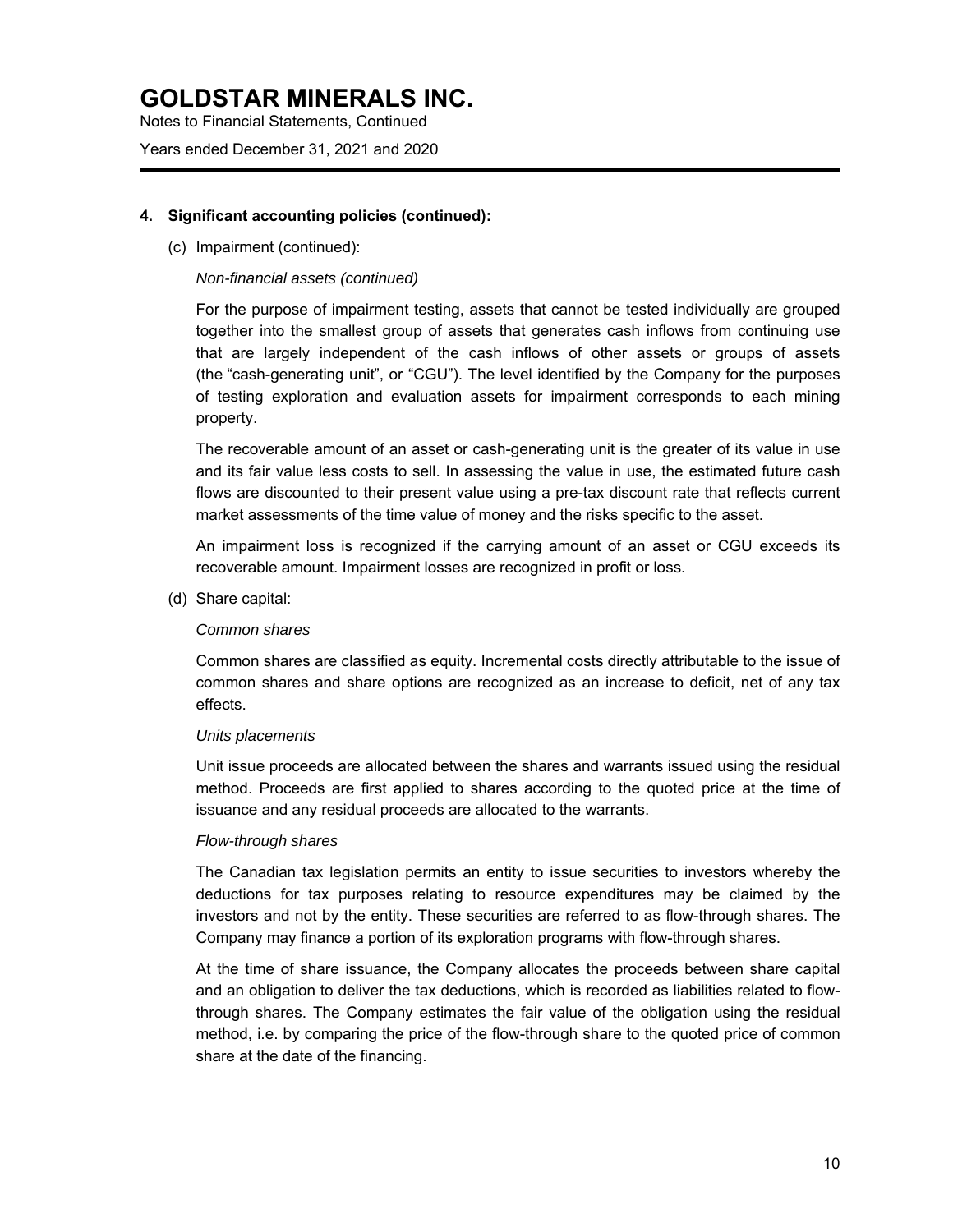Notes to Financial Statements, Continued Years ended December 31, 2021 and 2020

#### **4. Significant accounting policies (continued):**

(d) Share capital (continued):

#### *Flow-through shares (continued)*

The Company may renounce the deductions for tax purposes under either what is referred to as the "general" method or the "look-back" method.

When tax deductions are being renounced under the general method, and the Company has the expectation of renouncing and has capitalized the expenditures during the current year, then the entity records a deferred tax liability with the corresponding charge to income tax expense. The obligation is reduced, with a corresponding income recorded.

When tax deductions are being renounced under the look-back method, the Company records a deferred tax liability with a corresponding charge to income tax expense when expenditures are made and capitalized. At that time, the obligation would be reduced, with a corresponding income recorded.

#### *Warrants*

Warrants are classified as equity when they are derivatives over the Company's own equity that will be settled only by the Company exchanging a fixed amount of cash for a fixed number of the Company's own equity instruments.

(e) Share-based payments:

The grant date fair value of share-based payment awards granted to employees, directors, officers, and service providers is recognized as an expense, with a corresponding increase in contributed surplus, over the period that the employees, directors, officers, and service providers unconditionally become entitled to the awards. The amount recognized as an expense is adjusted to reflect the number of awards for which the related service conditions are expected to be met, such that the amount ultimately recognized as an expense is based on the number of awards that do meet the related service conditions at the vesting date.

Share-based payment arrangements in which the Company receives goods or services as consideration for its own equity instruments are accounted for as equity-settled share-based payment transactions, regardless of how the equity instruments are obtained by the Company. The Company measures the goods or services received, and the corresponding increase in equity, directly, at the fair value of the goods or services received, except when that fair value cannot be estimated reliably, in which case they are measured at the fair value of the equity instruments granted.

(f) Finance income and finance costs:

Interest income and interest expense are recognized as they accrue, using the effective interest method.

Interest received and interest paid are classified under operating activities in the statements of cash flows.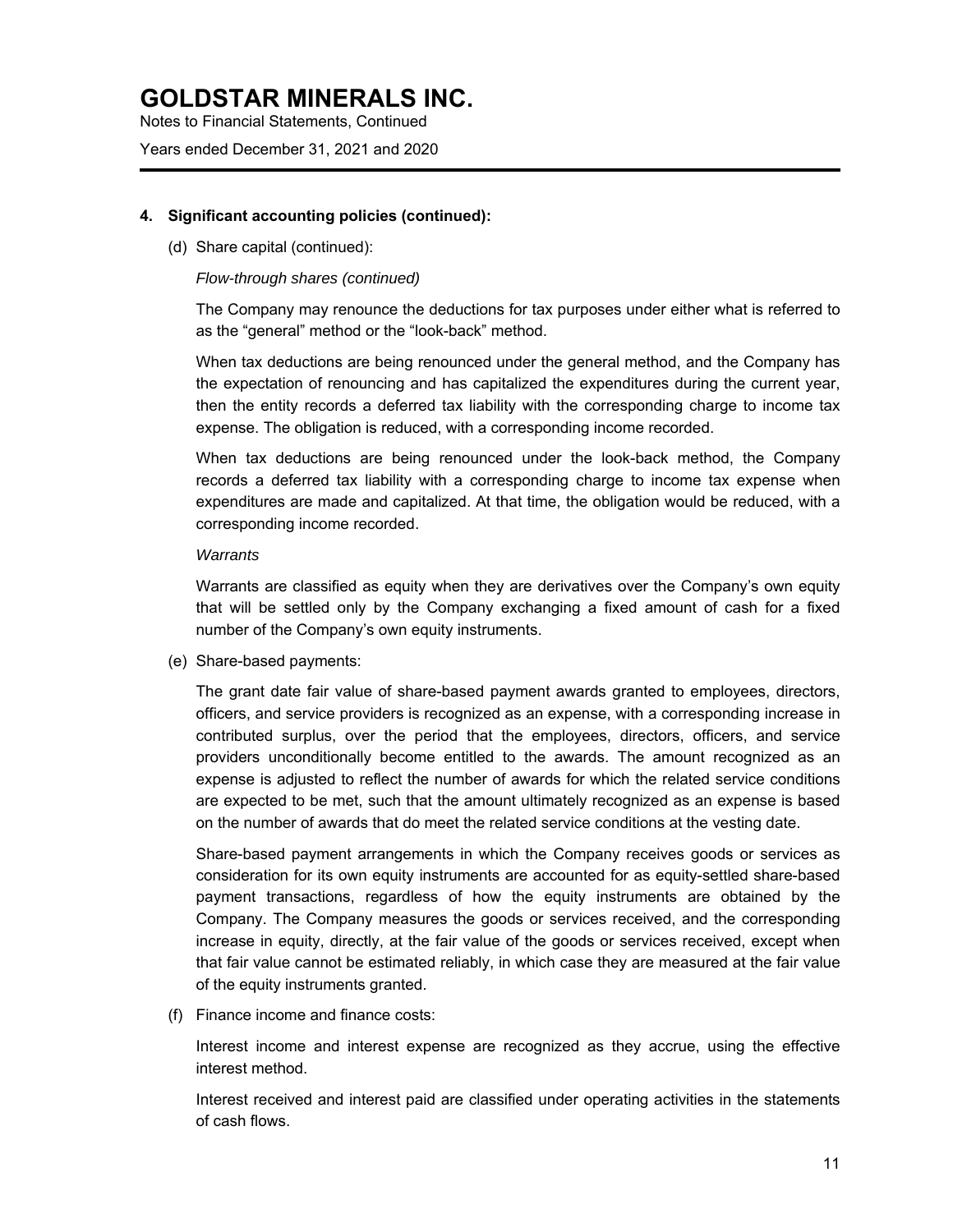Notes to Financial Statements, Continued Years ended December 31, 2021 and 2020

#### **4. Significant accounting policies (continued):**

(g) Refundable tax credit related to resources and refundable credit on mining duties:

The Company is eligible for a refundable resource tax credit on Canadian Exploration Expenditures, financed by treasury funds, other than flow-through shares financings, of up to 28% of the amount of eligible expenses incurred in the province of Québec. This credit is recorded as a government grant against mining properties and exploration and evaluation assets.

The Company is also entitled to a refundable tax credit on mining duties under the Québec *Mining Tax Act*. The accounting treatment for refundable credit on mining duties depends on management's intention to either go into production in the future or to sell its mining properties to another mining producer once the technical feasibility and the economic viability of the properties have been demonstrated. This assessment is made at the level of each mining property. In the first case, the credit on mining duties is recorded as an income tax recovery under IAS 12, *Income Taxes*. At the same time a deferred tax liability and deferred tax expense are recognized because the exploration and evaluation assets lose their tax basis following the Company's election to claim the refundable credit. In the second case, it is expected that no mining duties will be paid in the future and, accordingly, the credit on mining duties is recorded as a government grant under IAS 20, *Accounting for Government Grants and Disclosure of Government Assistance*, which is recorded against exploration and evaluation assets.

Management's current intention is to sell the mining properties in the future, and, therefore, the credit on mining duties is recorded as a government grant against mining properties and exploration and evaluation assets. The Company records the credit at the rate of 16% applicable on 50% of the eligible expenses.

Credits related to resources and credits on mining duties recognized against exploration and evaluation expenditures are recorded when there is reasonable assurance that they will be received and the Company will comply with the conditions associated with the credits.

(h) Income tax:

Income tax expense comprises current and deferred taxes. Current income taxes and deferred income taxes are recognized in profit or loss except to the extent that they relate to a business combination or items recognized directly in equity.

Current tax is the expected tax payable or receivable on the taxable income or loss for the year, using tax rates enacted or substantively enacted at the reporting date, and any adjustment to tax payable in respect of previous years.

Deferred tax is recognized in respect of temporary differences between the carrying amounts of assets and liabilities for financial reporting purposes and the amounts used for taxation purposes. Deferred tax is not recognized with regards to the initial recognition of assets or liabilities in a transaction that is not a business combination and that affects neither accounting nor taxable profit or loss.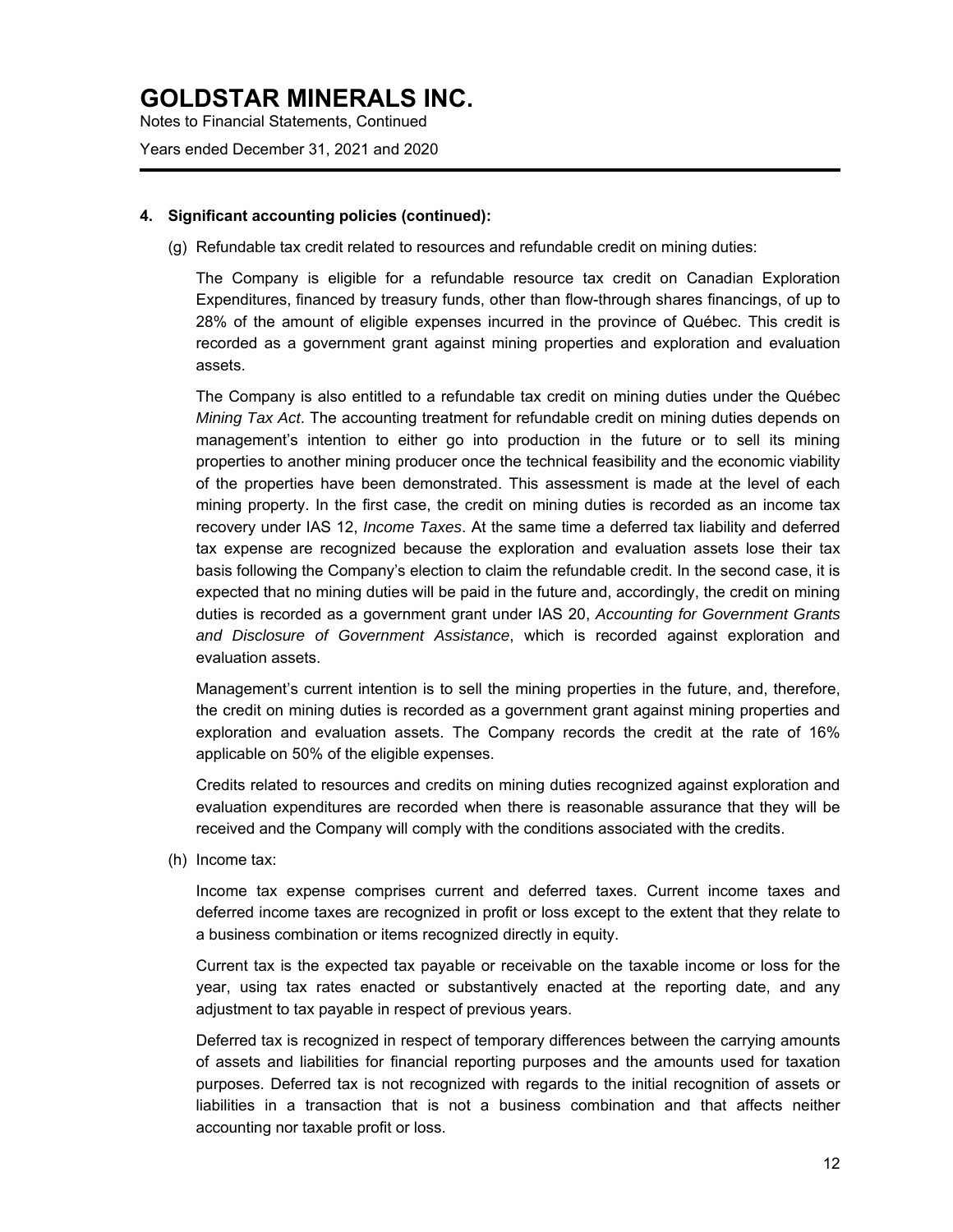Notes to Financial Statements, Continued Years ended December 31, 2021 and 2020

#### **4. Significant accounting policies (continued):**

(h) Income tax (continued):

Deferred tax is measured at the tax rates that are expected to be applied to temporary differences when they reverse, based on the laws that have been enacted or substantively enacted by the reporting date. Deferred tax assets and liabilities are offset if there is a legally enforceable right to offset current tax liabilities and assets, and they relate to income taxes levied by the same tax authority on the same taxable entity.

A deferred tax asset is recognized for unused tax losses and deductible temporary differences, to the extent that it is probable that future taxable profits will be available against which they can be utilized. Deferred tax assets are reviewed at each reporting date and are reduced to the extent that it is no longer probable that the related tax benefit will be realized.

(i) Earnings (loss) per share:

The Company presents basic and diluted earnings (loss) per share ("EPS") data for its common shares. Basic EPS is calculated by dividing the profit or loss attributable to common shareholders of the Company by the weighted average number of common shares outstanding during the period, adjusted for own shares held. Diluted EPS is determined by adjusting the profit or loss attributable to common shareholders and the weighted average number of common shares outstanding, adjusted for own shares held, for the effects of all dilutive potential common shares, which comprise warrants and share options granted to directors and employees.

(j) Segment reporting:

The Company determined that it only has one operating segment, i.e. mining exploration.

(k) Government assistance:

Government assistance related to current expenses is accounted for as other income while assistance related to the acquisition of exploration and evaluation assets is accounted for as a reduction of the related exploration and evaluation assets. Government assistance is accrued in the year in which the current expenses or the capital expenditures are incurred, provided that the Company is reasonably certain that it will be received.

The loan from a government body, which contains a clause exempting the Company from making repayments as long as it satisfies the terms and conditions specified at the time the loan was granted, is accounted for using the previously described accounting policy, depending on whether the loan relates to current expenses or the acquisition of exploration and evaluation assets. Any debt resulting from the obligation to repay this government assistance is accounted for in the year during which the terms and conditions resulting in repayment occur.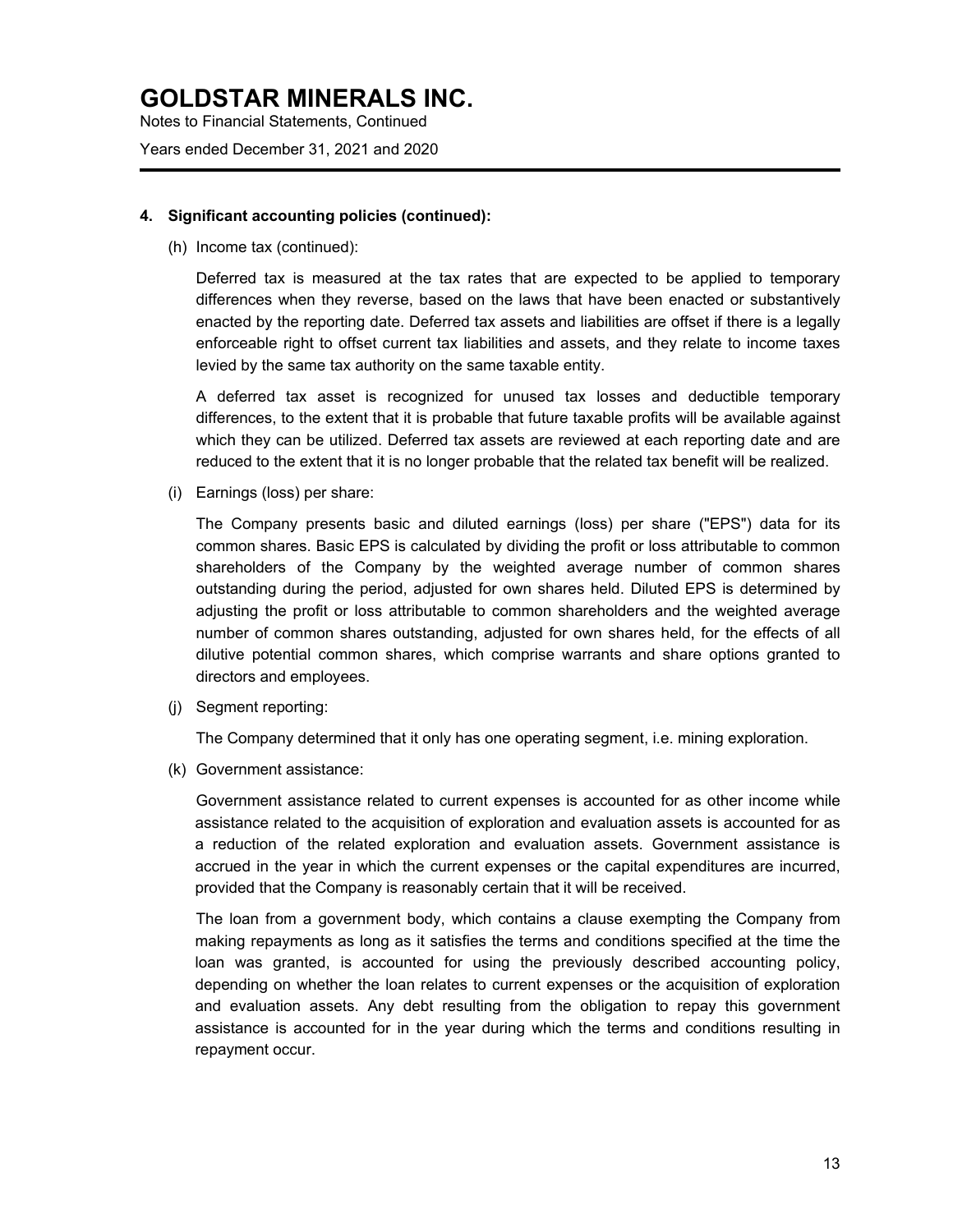Notes to Financial Statements, Continued

Years ended December 31, 2021 and 2020

#### **4. Significant accounting policies (continued):**

(l) Accounting standards issued but not yet applied:

The Company has not yet adopted certain standards, interpretations to existing standards and amendments which have been issued but have an effective date of later than December 31, 2021. These updates are not expected to have a significant impact on the Company and are therefore not discussed herein.

#### **5. Cash and cash equivalents:**

|                  |   | $\sim$<br>ZUZ.                           |        | - -      |
|------------------|---|------------------------------------------|--------|----------|
| Bank<br>balances | w | $\overline{\phantom{a}}$<br>$\sim$<br>◡▵ | ጦ<br>จ | 296<br>້ |

#### **6. Tax credits and other receivables:**

|                                   | 2021                     | 2020   |
|-----------------------------------|--------------------------|--------|
| Sales taxes receivable            | 9.445                    | 16,402 |
| Tax credits relating to resources |                          | 11,441 |
| Tax credits on mining duties      | $\overline{\phantom{0}}$ | 2,354  |
| Other                             | 912                      | 1,495  |
| Tax credits and other receivables | 10.357                   | 31.692 |

#### **7. Marketable securities:**

The following table shows the carrying amount of the financial assets which are at level 1 in the fair value hierarchy.

|                                                      |    | ∘∩∩<br>2UZ. |        | 2020 |
|------------------------------------------------------|----|-------------|--------|------|
| ` ⊔ckv :<br>common shares<br>Minerals Inc.<br>$\sim$ | ۰D | ,909        | ጥ<br>จ | ,505 |

The Company holds 23,858 common shares of Lucky (2020 – 23,858) having a fair value of \$1,909 as at December 31, 2021 (2020 – \$2,505).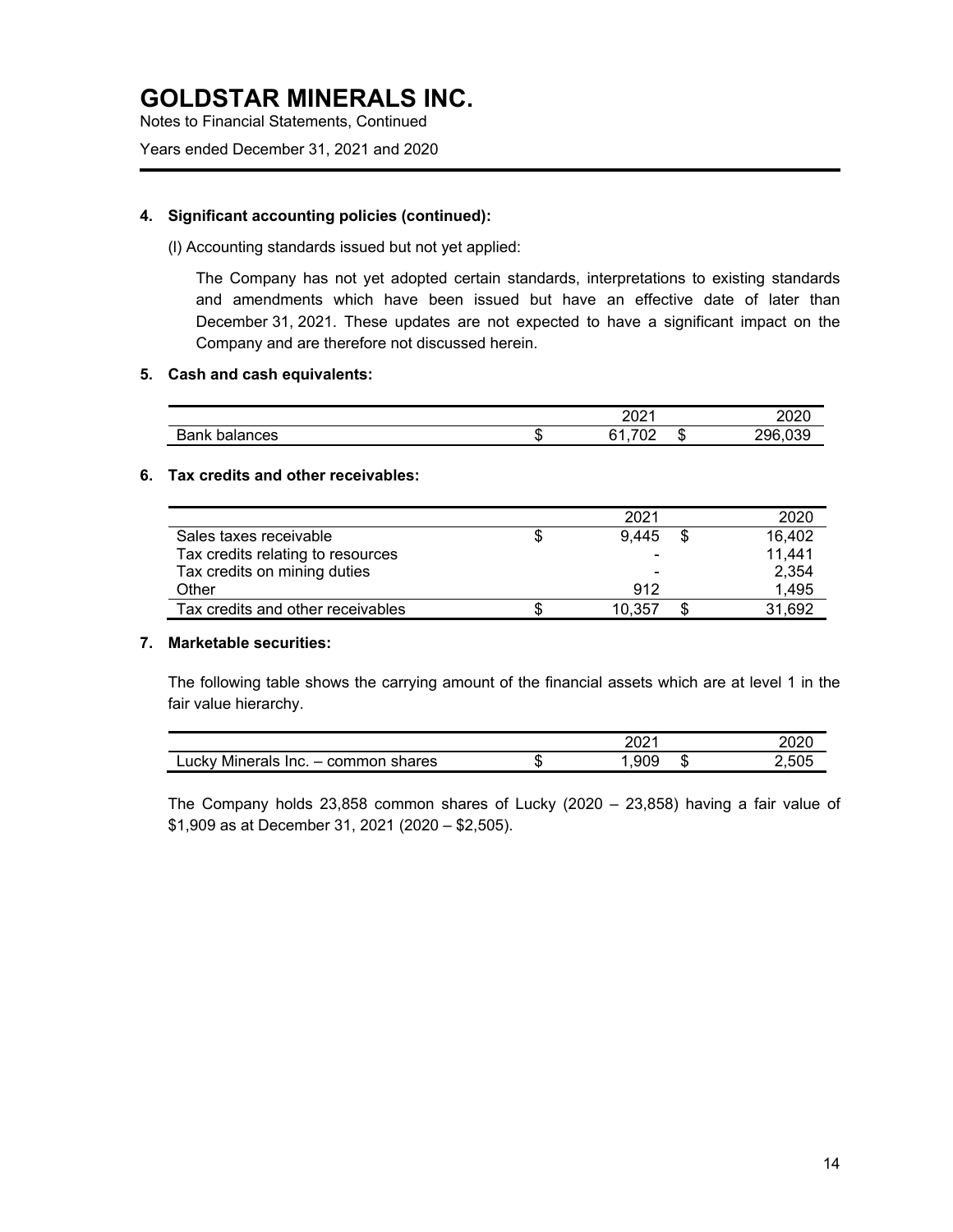Notes to Financial Statements, Continued

Years ended December 31, 2021 and 2020

#### **8. Mining properties and exploration and evaluation assets:**

Mining properties and exploration and evaluation assets are detailed as follows:

|                                             | Anctil<br>Property | Nemenjiche<br>Property | Fortune<br>Property | Panache North<br>Property | Prince<br>Property | Total     |
|---------------------------------------------|--------------------|------------------------|---------------------|---------------------------|--------------------|-----------|
|                                             | Québec             | Québec                 | Québec              | Québec                    | Newfoundland       |           |
|                                             | \$                 | \$                     | \$                  | \$                        | \$                 | \$        |
| <b>Mining properties</b>                    |                    |                        |                     |                           |                    |           |
| Balance, December 31, 2020                  | 66,896             | 88,259                 | 55,168              | 21,810                    | 10,905             | 243,038   |
| Acquisition costs                           | 53,080             |                        | 379                 | 169                       | 47                 | 53,675    |
| <b>Option Payments</b>                      | 50,959             | 69,041                 |                     | $\overline{\phantom{a}}$  |                    | 120,000   |
| Claim staking and renewal                   | 10,496             |                        |                     |                           | 2,154              | 12,650    |
| Balance, December 31, 2021                  | 181,431            | 157,300                | 55,547              | 21,979                    | 13,106             | 429,363   |
| <b>Exploration and</b><br>evaluation assets |                    |                        |                     |                           |                    |           |
| Balance, December 31, 2020                  | 191,859            | 227,092                |                     |                           |                    | 418,951   |
| Drilling                                    | 565,493            |                        |                     |                           |                    | 565,493   |
| Geophysics                                  | 4,237              | 3,993                  |                     |                           |                    | 8,230     |
| Assays                                      | 44,773             |                        |                     |                           |                    | 44,773    |
| <b>Consultant fees</b>                      | 51,748             | 13,620                 |                     |                           |                    | 65,368    |
| Field expenses                              | 3,548              |                        |                     | $\overline{\phantom{0}}$  |                    | 3,548     |
| <b>Studies</b>                              | 33,528             |                        |                     |                           |                    | 33,528    |
| Balance, December 31, 2021                  | 895,186            | 244,705                |                     | -                         | $\blacksquare$     | 1,139,891 |

|                                             | Lake<br>George<br>Property     | Victoria<br>Lake<br>Property | Anctil<br>Property | Nemenjiche<br>Property   | Fortune<br>Property      | Panache<br><b>North</b><br>Property | Prince<br>Property | Total       |
|---------------------------------------------|--------------------------------|------------------------------|--------------------|--------------------------|--------------------------|-------------------------------------|--------------------|-------------|
|                                             | <b>New</b><br><b>Brunswick</b> | New<br><b>Brunswick</b>      | Québec             | Québec                   | Québec                   | Québec                              | Newfoundland       |             |
|                                             | \$                             | \$                           | \$                 | \$                       | \$                       | \$                                  | \$                 | \$          |
| <b>Mining properties</b>                    |                                |                              |                    |                          |                          |                                     |                    |             |
| Balance, December 31, 2019                  | 506,449                        | 121,850                      | 2,284              | 1,958                    |                          |                                     |                    | 632,541     |
| Acquisition costs                           |                                |                              |                    |                          | 49,073                   | 21,810                              | 10,905             | 81,788      |
| Option payments                             |                                |                              | 63,699             | 86,301                   |                          |                                     |                    | 150,000     |
| Claim staking and renewal                   | 600                            | (5, 100)                     | 913                | $\overline{\phantom{a}}$ | 6,095                    |                                     |                    | 2,508       |
| Write-off                                   | (507, 049)                     | (116, 750)                   |                    |                          |                          |                                     |                    | (623, 799)  |
| Balance, December 31, 2020                  |                                |                              | 66,896             | 88,259                   | 55,168                   | 21,810                              | 10,905             | 243,038     |
| <b>Exploration and</b><br>evaluation assets |                                |                              |                    |                          |                          |                                     |                    |             |
| Balance, December 31, 2019                  | 1,926,984                      | 97,638                       | 9,922              | 174                      |                          |                                     |                    | 2,034,718   |
| Geophysics                                  |                                | 2,401                        | 93,648             | 84,283                   |                          |                                     |                    | 180,332     |
| Assays                                      | 1,742                          |                              | 3,004              | 3,401                    |                          |                                     |                    | 8,147       |
| Salaries and consultant fees                | 247                            |                              | 62,365             | 110,636                  |                          |                                     |                    | 173,248     |
| Field expenses                              | 137                            |                              | 24,215             | 28,598                   |                          |                                     |                    | 52,950      |
| <b>Studies</b>                              |                                |                              | 12,500             |                          |                          |                                     |                    | 12,500      |
| Mining and resource tax credits             |                                |                              | (13, 795)          |                          |                          |                                     | -                  | (13, 795)   |
| Write-off                                   | (1,929,110)                    | (100, 039)                   |                    |                          | $\overline{\phantom{0}}$ |                                     |                    | (2,029,149) |
| Balance, December 31, 2020                  |                                |                              | 191,859            | 227,092                  | $\overline{\phantom{0}}$ |                                     | $\blacksquare$     | 418,951     |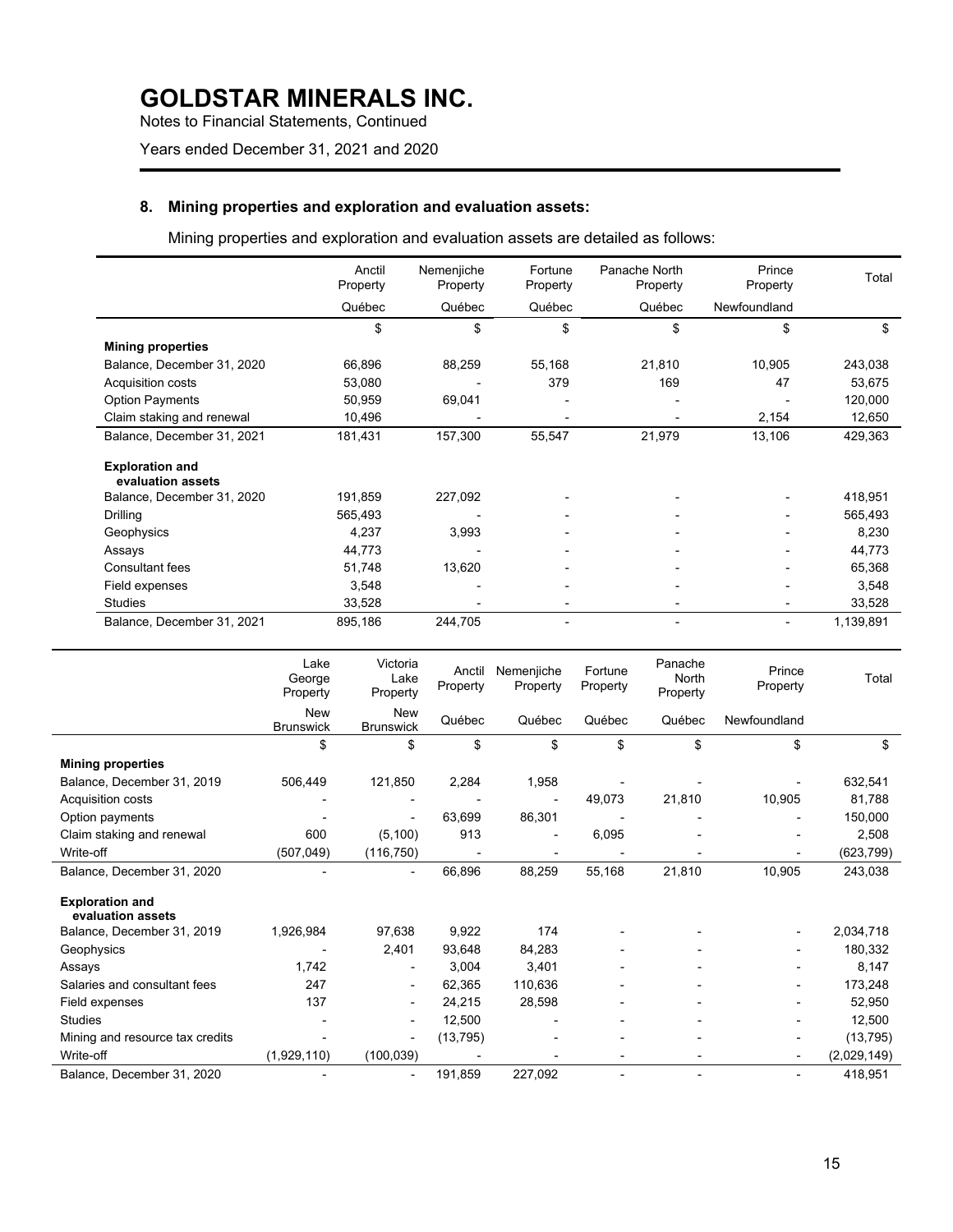Notes to Financial Statements, Continued Years ended December 31, 2021 and 2020

#### **8. Mining properties and exploration and evaluation assets (continued):**

#### (a) Anctil and Nemenjiche Properties:

On December 10, 2019, the Company entered into a Mineral Option and Purchase Agreement ("Option Agreement") with Les Ressources Tectonic Inc. (the "Owner") with respect to the Anctil and Nemenjiche Properties (the "Optioned Properties"). The Option Agreement, as amended, provides for the acquisition of an undivided interest of 100% in the Optioned Properties by paying the Owner in the aggregate an amount of \$570,000 in cash payments and by incurring in the aggregate an amount of \$2,200,000 in exploration expenditures over a three-year period, according to the following schedule. To date, the Owner has received cash payments of \$270,000 and the Company has incurred its minimum commitment of \$1,000,000 of exploration expenditures. As at December 31, 2021, the Company has incurred \$853,686 of exploration expenditures towards its current \$700,000 exploration commitment, including \$132,746 incurred last year which was in excess of last year's exploration commitment of \$300,000.

| Date              | <b>Cash Payments</b> | Exploration expenditures to be incurred |
|-------------------|----------------------|-----------------------------------------|
| February 15, 2020 | \$50,000             | $\overline{\phantom{0}}$                |
| December 10, 2020 | \$100,000            | \$300,000                               |
| December 10, 2021 | \$120,000            | \$700,000                               |
| April 10, 2023    | \$300,000            | \$1,200,000                             |
| Total             | \$570,000            | \$2,200,000                             |

Upon exercise of the Option, Goldstar shall grant to the Owner a net smelter return royalty ("NSR") of 2% from production derived from the Properties of which royalty 100% can be purchased back by Goldstar for cancelation at any time by paying to the Owner the amount of \$5,000,000. Until the Option Agreement is exercised or terminated, Goldstar shall solely fund any exploration expenditures on the Properties.

#### Anctil:

The Anctil property consists of a total of 114 claims, covering an area of 6,363 hectares (63.63 km2). It is located approximately 45 km southwest of the town of Chapais in Québec. The property comprises a 100% interest in 43 claims covering an area of approximately 2,400 hectares (24.00 km<sup>2</sup>) which were acquired by staking, an option on 31 claims covering an area of approximately 1,731 hectares  $(17.31 \text{ km}^2)$  pursuant to the Option Agreement described above, and a 100% interest in 40 claims covering an area of approximately 2,232 hectares (22.32 km<sup>2</sup>) pursuant to the Purchase and Sale Agreement described below. As per the Option Agreement, since the staked and purchased claims were within 5 km of the optioned property, these claims are subject to the agreement.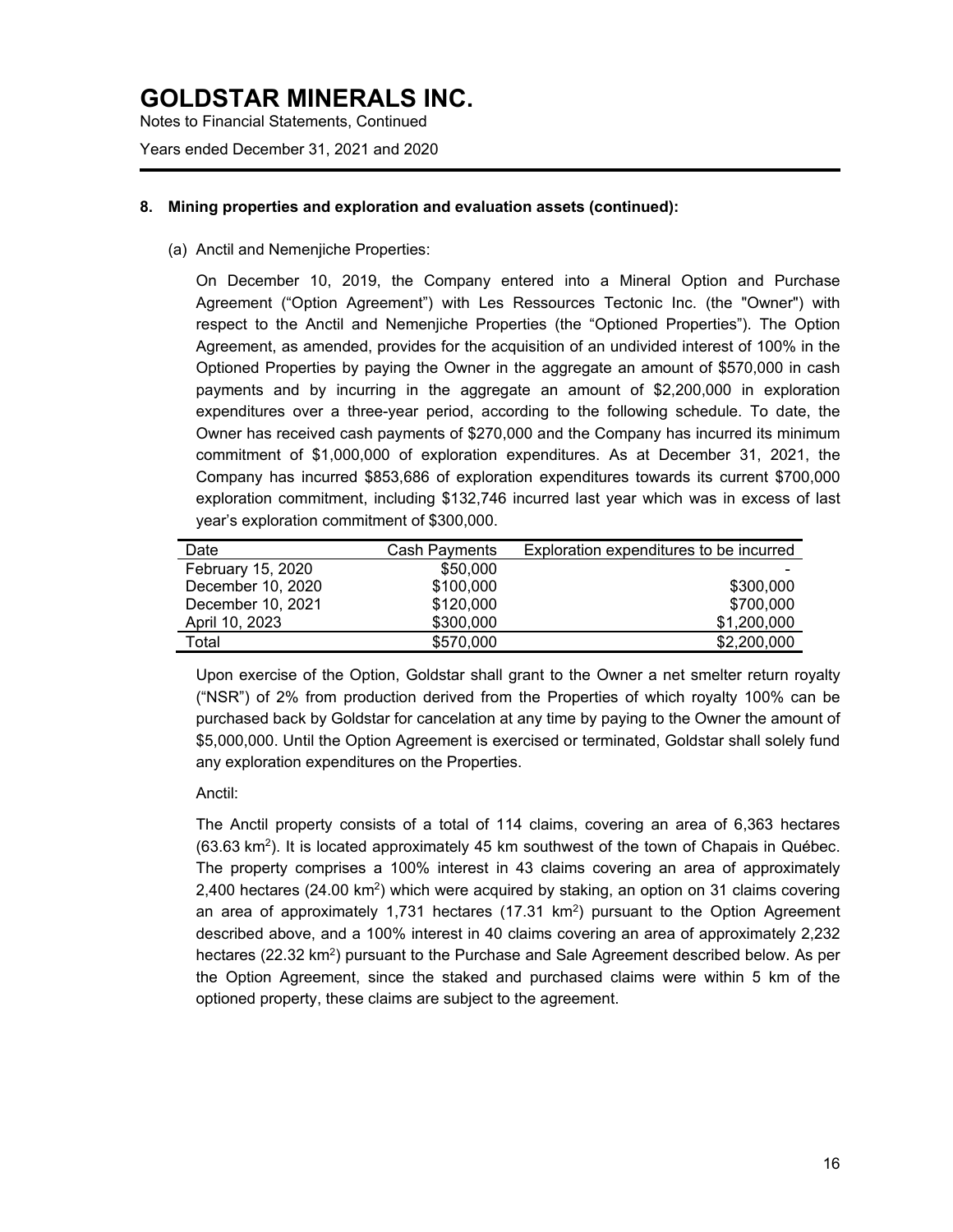Notes to Financial Statements, Continued Years ended December 31, 2021 and 2020

#### **8. Mining properties and exploration and evaluation assets (continued):**

(a) Anctil and Nemenjiche Properties (continued):

In June 2021, the Company acquired, through staking, an additional 8 claims on its Anctil property covering an area of approximately 447 hectares  $(4.47 \text{ km}^2)$  for \$536. These claims are 100% owned by the Company. As per the Option Agreement, since these claims were staked within 5 km of the optioned property, these claims are subject to the agreement.

In July 2021, the Company entered into a Purchase and Sale Agreement with Benoit Moreau for the acquisition of 100% interest in 40 claims, totaling  $2.232$  hectares  $(22.32 \text{ km}^2)$ contiguous to the Anctil property. In consideration for these claims, the Company issued 400,000 common shares at a price of \$0.12 per share.

Nemenjiche:

The Nemenjiche property consists of a total of 72 claims, covering an area of 4,030 hectares  $(40.30 \text{ km}^2)$ . It is located approximately 60 km south of the town of Chibougamau in Québec. The property comprises a 100% interest in 30 claims covering an area of approximately 1,679 hectares (16.79  $km^2$ ) which were acquired by staking, and an option on 42 claims covering an area of approximately  $2,351$  hectares  $(23.51 \text{ km}^2)$  pursuant to the Option Agreement described above. As per the Option Agreement, since the staked claims were staked within 5 km of the optioned property, these claims are subject to the agreement.

(b) Fortune Property:

The Fortune property comprises a 100% interest in a total of 101 claims, covering an area of approximately 5,714 hectares (57.14 km<sup>2</sup>).

The Fortune property is located in the Gaspé Peninsula of Québec, with direct access to most of the property by Highway 132 and a network of maintained roads.

(c) Panache North Property:

The Panache North property comprises a 100% interest in a total of 4 claims, covering an area of approximately 225 hectares (2.25 km2).

The Panache North property is located in the Windfall Lake (Urban Barry) area of Québec.

(d) Prince Property:

The Prince property comprises a 100% interest in a total of 2 licences, covering an area of approximately 125 hectares (1.25 km2).

The Prince property is located in Newfoundland.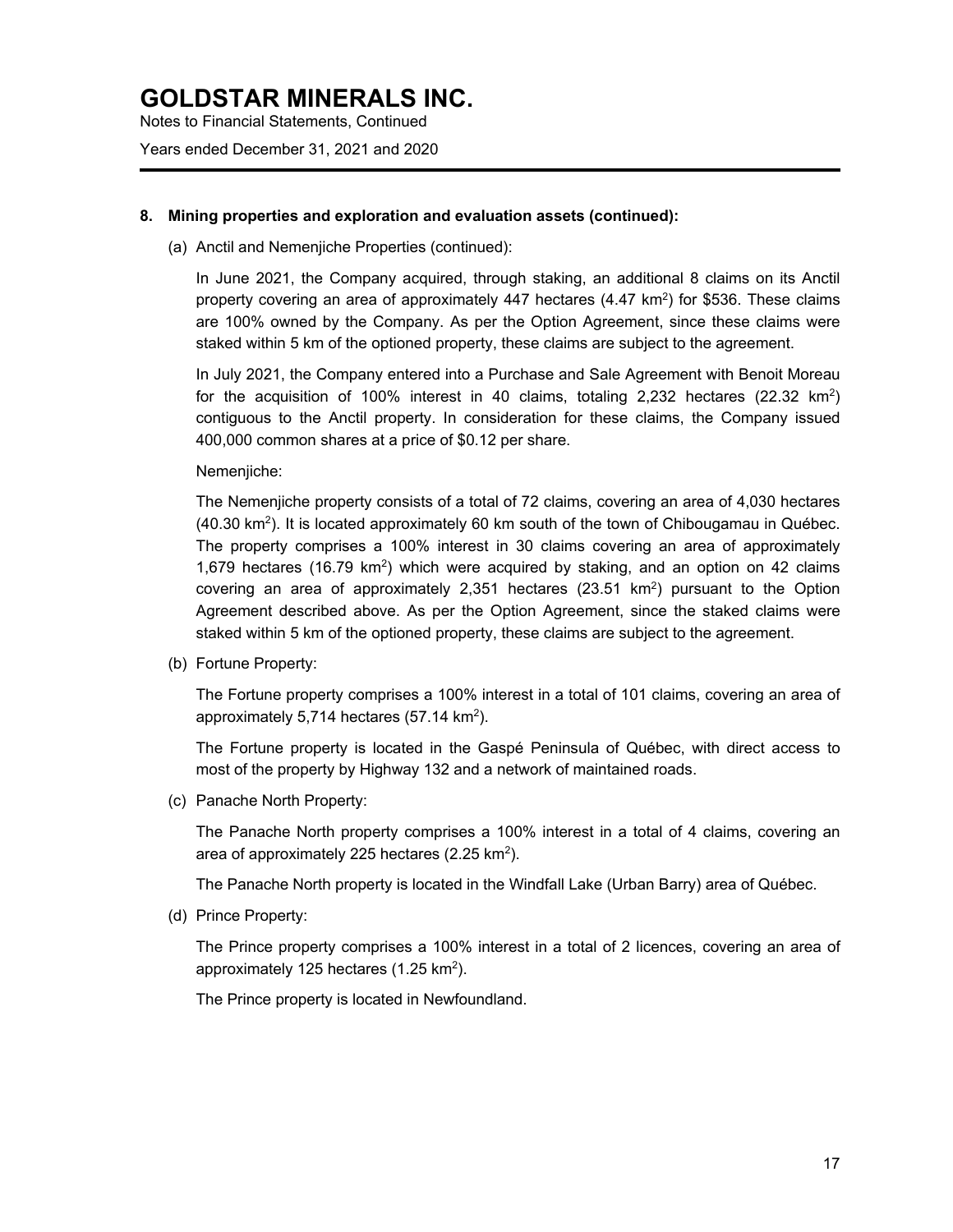Notes to Financial Statements, Continued

Years ended December 31, 2021 and 2020

#### **8. Mining properties and exploration and evaluation assets (continued):**

(e) Lake George Property:

Due to the Covid-19 pandemic, and not having access to the property in 2020, the Company has decided, as at December 31, 2020 to not renew the claims and the Option Agreement that came to terms on March 31, 2021; therefore a write-off totaling \$2,436,159 was recorded in 2020.

(f) Victoria Lake Property:

Due to the Covid-19 pandemic, and not having access to the property in 2020, the Company has decided, as at December 31, 2020 to not renew the claims and the Option Agreement that came to terms on March 31, 2021; therefore a write-off totaling \$216,789 was recorded in 2020.

#### **9. Accounts payable and accrued liabilities:**

|                                          | 2021    | 2020    |
|------------------------------------------|---------|---------|
| Accounts payable                         | 86.955  | 95.725  |
| Accrued liabilities                      | 83.142  | 81.416  |
| Accounts payable and accrued liabilities | 170.097 | 177.141 |

#### **10. Loan payable:**

|                                                                                           | 2021      | 2020   |
|-------------------------------------------------------------------------------------------|-----------|--------|
| Loan, capital of \$40,000 (2020 - \$30,000),<br>secured by the Government of Canada, non- | 36.208 \$ | 24.582 |
| interest bearing until December 31, 2022                                                  |           |        |

The Company received a \$60,000 loan under the Canada Emergency Business Account program. If the Company repays \$40,000 of the loan by December 31, 2022, no other amount will be payable. Otherwise, the loan balance will bear interest at 5% and may either be repaid in 36 monthly instalments of capital and interest or repaid at maturity on December 31, 2025.

In January 2022, the loan repayment date was postponed to December 31, 2023. Since \$20,000 of the government assistance is forgivable if the Company repays \$40,000 by December 31, 2023, the amount was recognized in earnings at the time the government assistance was granted. Additionally, the carrying amount of the loan at the time it was granted has been reduced by an amount equivalent to the variance between fair value, determined using a present value technique at a rate of 10%, and the par value of the loan. Since the loan which gave rise to the variance is a form of government assistance for working capital, the consideration was applied to earnings at the time it was granted. An accretion expense was then charged to earnings as interest expenses on long-term debt using the straight-line method over the initial lease term.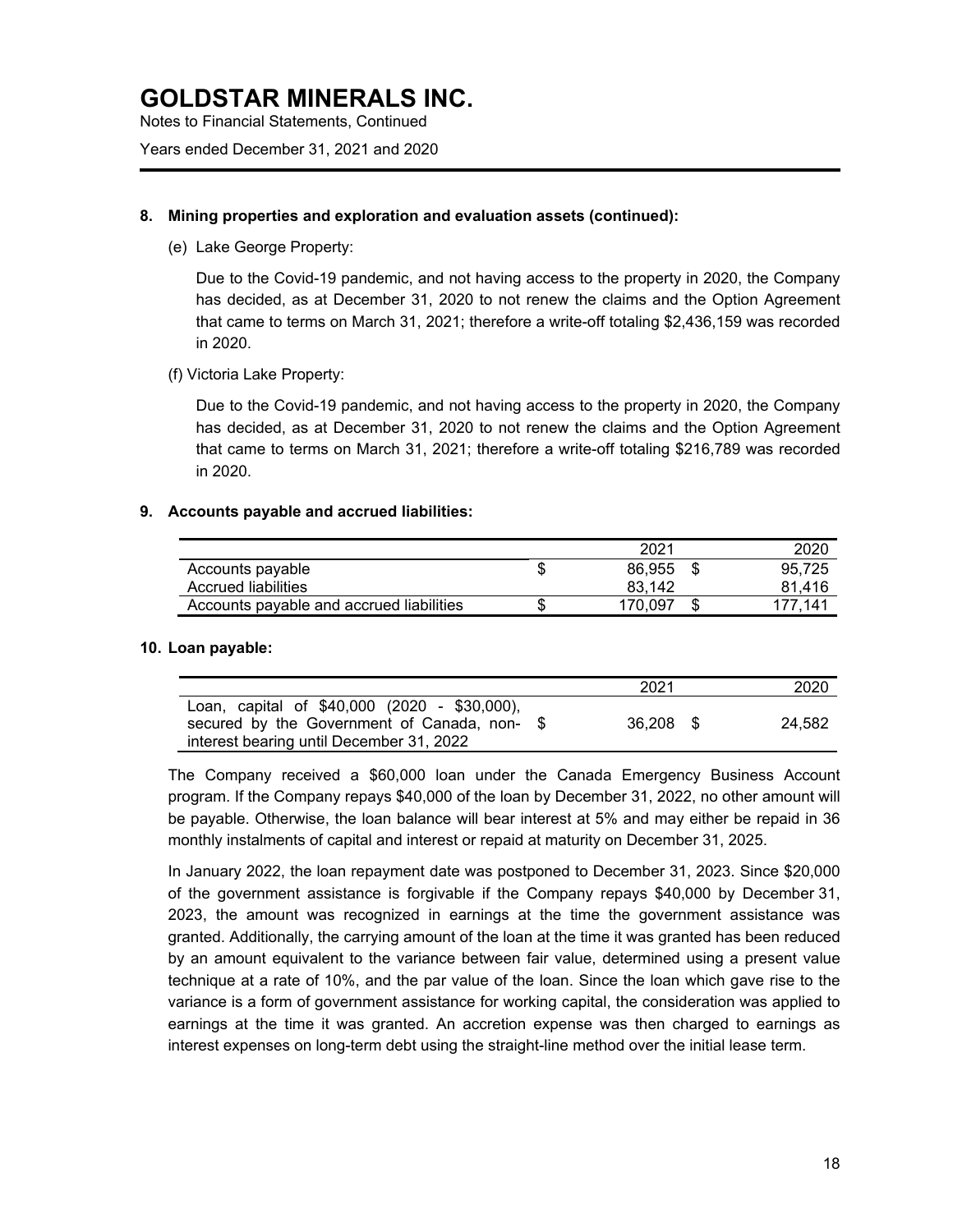Notes to Financial Statements, Continued

Years ended December 31, 2021 and 2020

#### **11. Share capital and warrants:**

Authorized:

An unlimited number of common shares without par value

Shares fluctuated as follows during the year:

|                                             |            | 2021       |            | 2020       |
|---------------------------------------------|------------|------------|------------|------------|
|                                             | Number of  | \$         | Number of  | \$         |
|                                             | shares     |            | shares     |            |
| Balance, beginning of year                  | 22,212,593 | 14,461,606 | 11,317,930 | 12,541,760 |
| Private placements - units                  |            |            | 4,666,663  | 700.000    |
| Private placements - flow-through<br>shares | 4,000,000  | 720,000    | 3,000,000  | 600.000    |
| Liability related to flow-through shares    |            | (200,000)  |            |            |
| Units-finder's fee                          |            |            | 178,000    | 9,846      |
| Shares-finder's fee                         | 146,176    | 19.734     |            |            |
| Units for settlement of debt                |            |            | 350,000    | 70.000     |
| Shares for settlement of debt               |            |            | 2,500,000  | 500,000    |
| Property acquisition                        | 400,000    | 48,000     | 200,000    | 40.000     |
| Balance, end of year                        | 26,758,769 | 15,049,340 | 22,212,593 | 14,461,606 |

On June 17, 2021, the Company completed a non-brokered private placement financing. The Company issued a total of 4,000,000 flow-through shares at a price of \$0.18 per share for aggregate gross proceeds of \$720,000. At closing, the Company issued to finders 146,176 common shares in payment of finders' fees. The Company accounted for these compensation shares at \$0.135 per share, being the market price at the time of closing, for a total value of \$19,734. The carrying amount of these flow-through shares is presented net of the liability related to flow-through shares of \$200,000.

On July 9, 2021, the Company acquired 100% interest in 40 claims contiguous to the Anctil property. In consideration for these claims, the Company issued 400,000 common shares at a price of \$0.12 per share.

On September 2, 2020, the Company completed a share settlement transaction with a creditor to partially settle a debt in the amount of \$70,000. On September 18, 2020, the Company issued 350,000 units at a price of \$0.20 per unit. Each unit is comprised of one common share and one common share purchase warrant. Each warrant entitles the holder thereof to purchase one common share at a price of \$0.50 until September 17, 2023.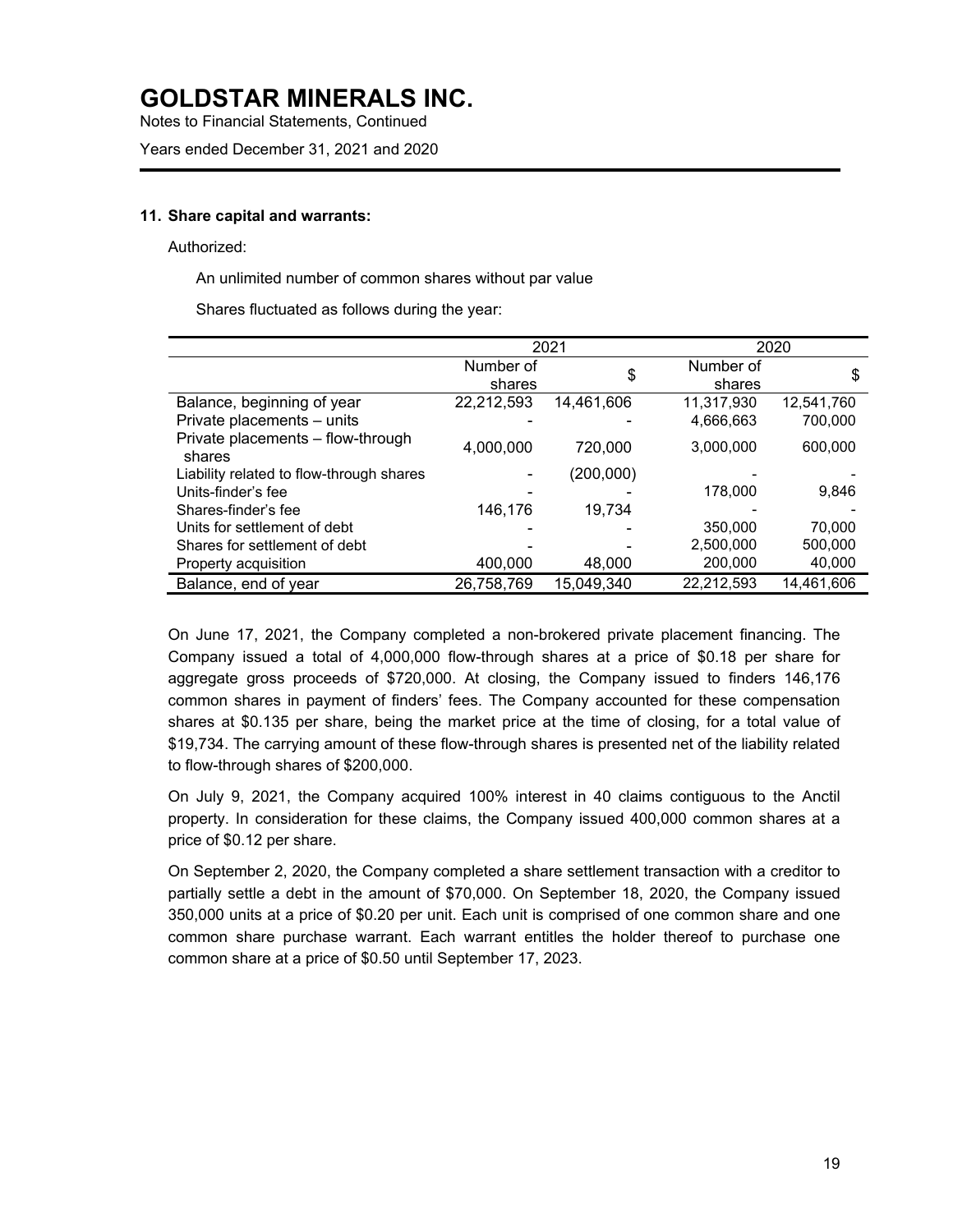Notes to Financial Statements, Continued Years ended December 31, 2021 and 2020

#### **11. Share capital and warrants (continued):**

On September 3, 2020, the Company completed a non-brokered private placement financing. The Company issued a total of 4,666,663 units at a price of \$0.15 per unit and 3,000,000 flowthrough shares at a price of \$0.20 per share for aggregate gross proceeds of \$1,300,000. Each unit consists of one common share and one common share purchase warrant. Each warrant entitles the holder thereof to purchase one common share at a price of \$0.20 until September 2, 2023. At closing, in respect to the subscriptions of units, the Company paid a cash finder's fee of \$34,839 and issued finder's warrants exercisable to acquire 232,261 units at a price of \$0.15 per unit until September 2, 2023. The Company accounted for these compensation warrants by using the Black-Scholes pricing model. At the date of the grant, the weighted average fair value of warrants granted was \$0.15238 per warrant for a total value of \$35,392. At Closing, in respect to the subscriptions of flow-through shares, the Company issued 178,000 finders' units, each comprised of one common share and one warrant exercisable to acquire 178,000 common shares at a price of \$0.20 per share until September 2, 2023. The Company accounted for these finders' units using the residual method. The fair value of the compensation warrants is calculated by using the Black-Scholes pricing model. At the date of the grant, the weighted average fair value of the common shares was \$0.05532 per share for a total value of \$9,846, and the weighted average fair value of the warrants granted was \$0.14468 per warrant for a total value of \$25,754.

On September 3, 2020, the Company completed a share settlement transaction with an insider pursuant to which the Company issued 2.500.000 common shares at a price of \$0.20 per share in settlement of the debt in the amount of \$500,000.

On December 7, 2020, the Company acquired 100% interest in the Fortune, Panache North, and Prince properties for \$30,000 cash and the issuance of 200,000 common shares at a price of \$0.20 per share (Note 8(b-d)).

On December 16, 2020, the Company completed a share consolidation on the basis of one (1) post-consolidated share for every ten (10) pre-consolidated shares. As a result of the consolidation, the issued and outstanding shares have been reduced to 22,212,593. The number of post-consolidated shares were rounded down to the nearest whole number. Each shareholder received a whole number of consolidated common shares. Fractional shares were disregarded and cancelled without any repayment of capital or other compensation.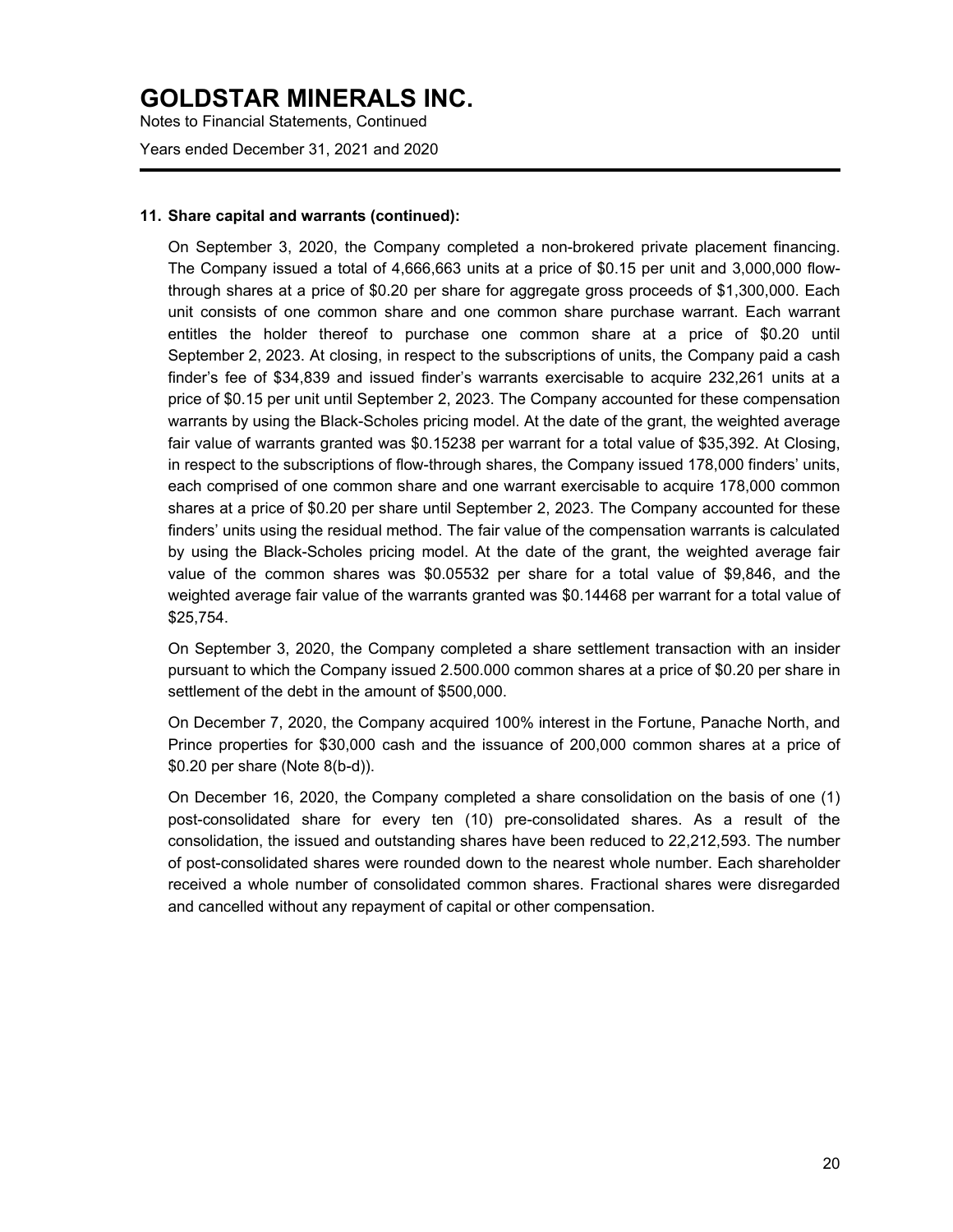Notes to Financial Statements, Continued

Years ended December 31, 2021 and 2020

#### **11. Share capital and warrants (continued):**

The number of share purchase warrants outstanding fluctuated as follows during the year:

|                                              | 2021                     | 2020      |
|----------------------------------------------|--------------------------|-----------|
| Balance, beginning of year                   | 5,726,924                | 1,208,000 |
|                                              |                          |           |
| Warrants issued:                             |                          |           |
| To shareholders regarding private placements | ۰                        | 4,666,663 |
| To finders regarding private placements      | ۰                        | 410,261   |
| To creditors in settlement of debt           | $\overline{\phantom{0}}$ | 350,000   |
| Warrants expired                             | (300,000)                | (908,000) |
|                                              |                          |           |
| Balance, end of year                         | 5,426,924                | 5,726,924 |

The following weighted average assumptions were used in calculating the fair value of the warrants issued to finders regarding the private placement:

|                            | 2021 | 2020    |
|----------------------------|------|---------|
| Exercise price             |      | \$0.17  |
| Stock price                | -    | \$0.20  |
| Risk-free interest rate    |      | 1.04%   |
| Expected life              | -    | 3 years |
| <b>Expected volatility</b> |      | 124.50% |
| Expected dividend          | -    |         |

The volatility has been estimated based on the historical share prices of the Company over the expected average life of the warrants.

As at December 31, 2021, the following share purchase warrants were outstanding:

- 4,844,663 warrants at \$0.20 per warrant expiring September 2, 2023
- 232,261 warrants at \$0.15 per warrant expiring September 2, 2023
- 350,000 warrants at \$0.50 per warrant expiring September 17, 2023

All warrants outstanding at the end of the period could potentially dilute basic earnings per share in the future.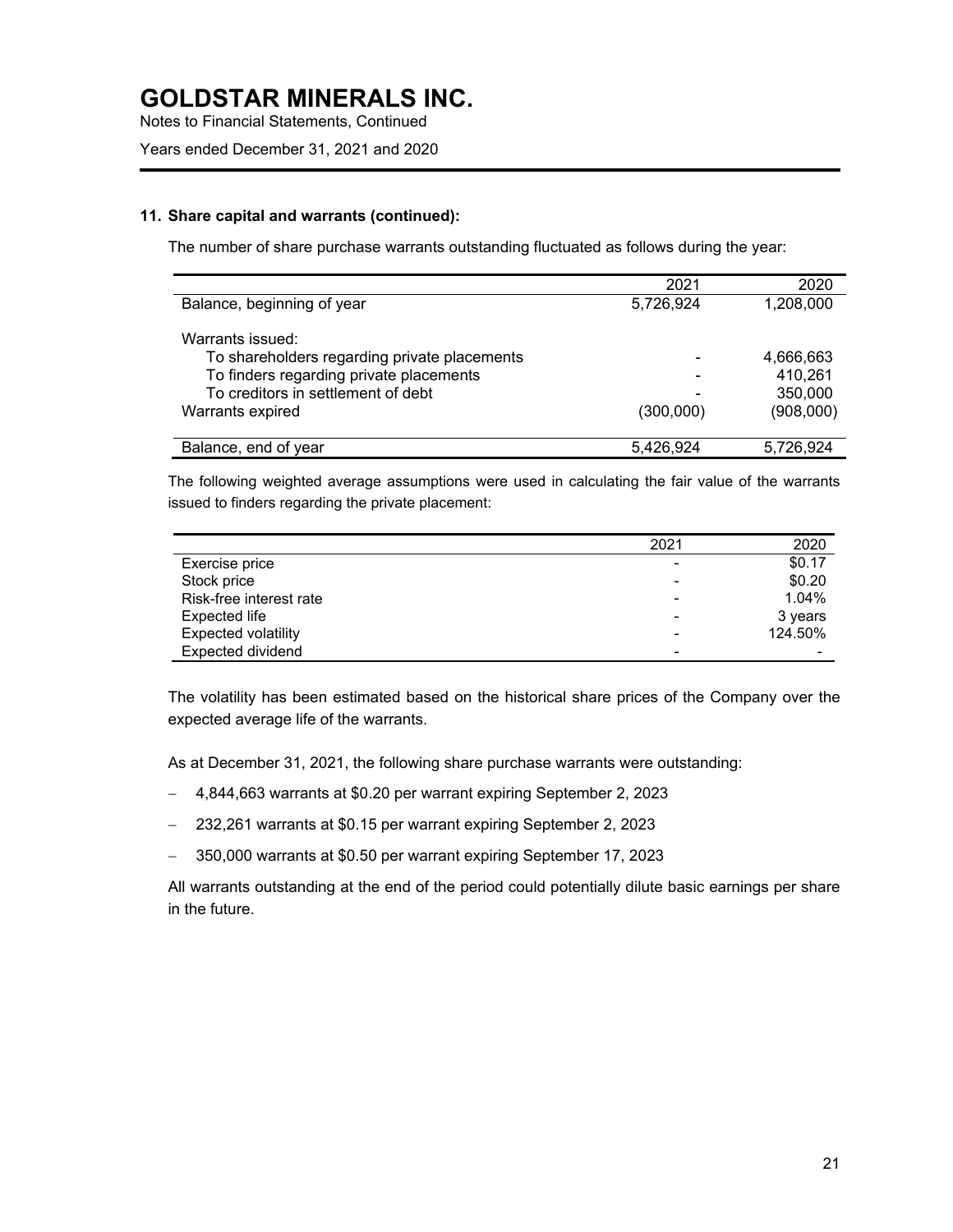Notes to Financial Statements, Continued Years ended December 31, 2021 and 2020

#### **12. Share option plan:**

The Company has a Rolling 10% Stock Option Plan (the "Plan") for the benefit of the directors, officers, employees, and service providers of the Company. The maximum number of common shares which may be issued under the Plan is 10% of the Company's issued and outstanding share capital at the date of the grant. The Plan has a "rolling" limit, as the number of shares reserved for issuance pursuant to the grant of stock options will automatically increase as the Company's issued and outstanding share capital increases. The limit includes outstanding stock options previously granted. All shares subject to options that have terminated without having been exercised shall be available for any subsequent options under the plan. Options granted under the plan will be for a term not exceeding five years. The Plan provides that it is solely within the discretion of the Board to determine who should receive share options, in what amounts, and determine vesting terms. The plan is subject to shareholders' approval yearly at the Company's annual meeting of shareholders.

On January 13, 2021, the Company granted 1,015,000 stock options to directors, officers, employees and service providers exercisable at \$0.16 per share. These options vested at the date of the grant and will expire after a period of five years. The fair value of each option was determined using the Black-Scholes option pricing model. At the date of the grant, the weighted average fair value of options granted was \$0.1377139 per option for a total value of \$139,780.

On March 24, 2021, the Company granted 200,000 stock options to a director exercisable at \$0.16 per share. These options vested at the date of the grant and will expire after a period of five years. The fair value of each option was determined using the Black-Scholes option pricing model. At the date of the grant, the weighted average fair value of options granted was \$0.116281 per option for a total value of \$23,256.

|                            | 2021     | 2020 |
|----------------------------|----------|------|
| Risk-free interest rate    | 1.517%   |      |
| <b>Expected life</b>       | 5 years  |      |
| <b>Expected volatility</b> | 154.092% |      |
| <b>Expected dividend</b>   |          |      |
| Share price                | \$0.15   |      |
| Exercise price             | \$0.16   |      |

The following weighted average assumptions were used in these calculations:

The volatility has been estimated based on the historical share prices of the Company over the expected average life of the stock options.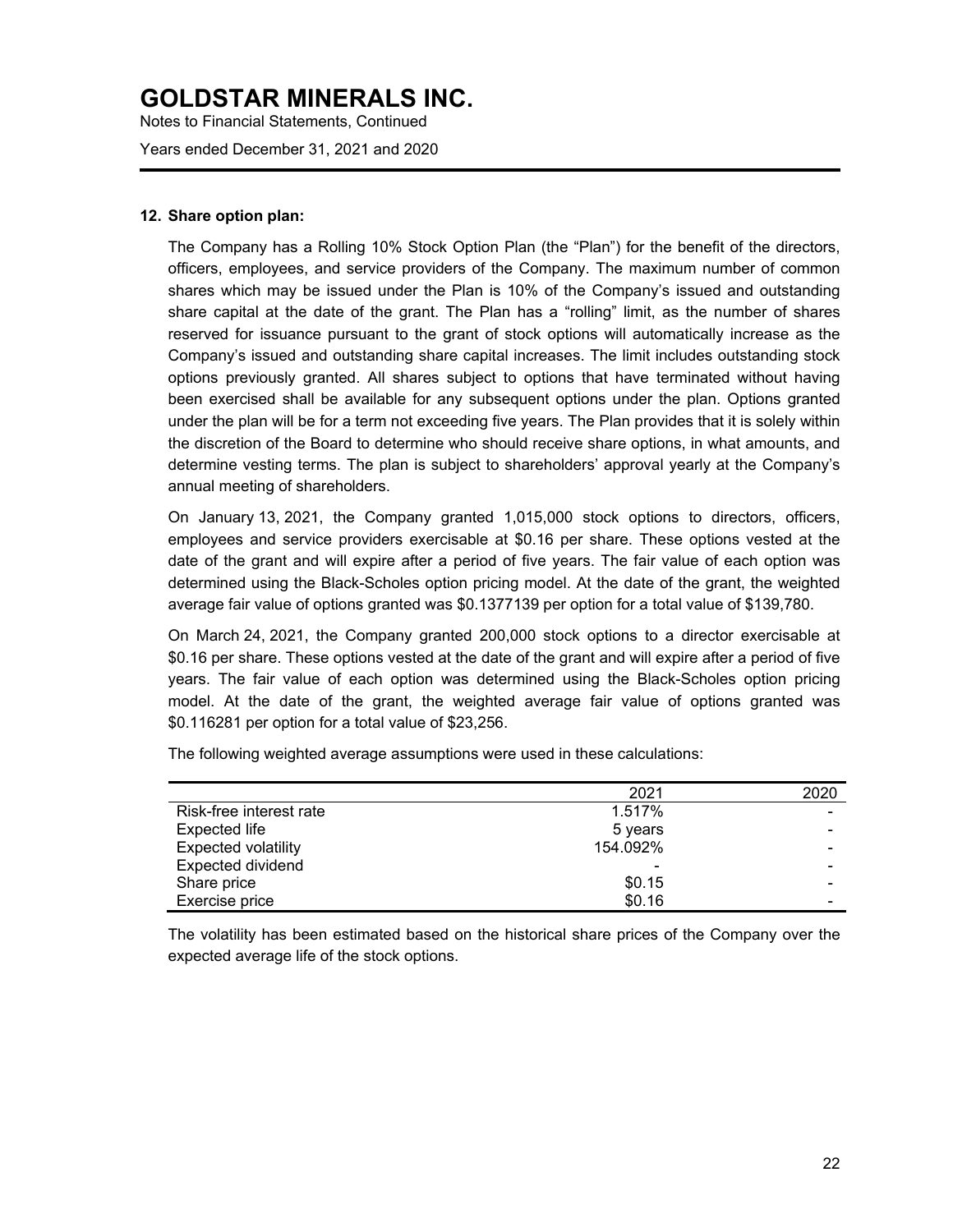Notes to Financial Statements, Continued

Years ended December 31, 2021 and 2020

#### **12. Share option plan (continued):**

The number of stock options outstanding under the Company's plan fluctuated as follows during the year:

|                                  |                      | 2021                                  | 2020                 |                                       |  |
|----------------------------------|----------------------|---------------------------------------|----------------------|---------------------------------------|--|
|                                  | Number of<br>options | Weighted<br>average<br>exercise price | Number of<br>options | Weighted<br>average<br>exercise price |  |
| Balance, beginning of year       | 497,497              | \$ 1.00                               | 932,497              | 1.00<br>\$                            |  |
| Granted                          | 1,215,000            | 0.16                                  |                      |                                       |  |
| <b>Expired</b>                   | (236, 269)           | 1.00                                  | (435,000)            | 1.00                                  |  |
| Balance, end of year             | 1,476,228            | 0.31                                  | 497,497              | 1.00                                  |  |
| Exercisable options, end of year | 1,476,228            | 0.31<br>S                             | 497.497              | S<br>1.00                             |  |

As at December 31, 2021, the following options were outstanding:

- 261,228 options at \$1.00 per share until May 16, 2023
- 1,015,000 options at \$0.16 per share until January 12, 2026
- 200,000 options at \$0.16 per share until March 23, 2026

All options outstanding at the end of the year could potentially dilute basic earnings per share in the future.

#### **13. Commitments and contingencies:**

The Company's mining and exploration activities are subject to various laws and regulations governing the protection of the environment. These laws and regulations are continually changing and generally becoming more restrictive. The Company has made, and expects to make in the future, expenditures to comply with such laws and regulations.

The Company is committed to incur eligible exploration and evaluation expenses of \$600,000 by December 31, 2021, related to its flow-through share financings completed in 2020. As at December 31, 2021, the Company has incurred \$600,000 of eligible expenses.

The Company is committed to incur eligible exploration and evaluation expenses of \$720,000 by December 31, 2022, related to its flow-through share financings completed in 2021. As at December 31, 2021, the Company has incurred \$502,729 of eligible expenses.

However, there is no guarantee that the funds spent by the Company will qualify as Canadian exploration expenses, even if the Company has committed to take all the necessary measures for this purpose. Refusals of certain expenses by tax authorities could have negative tax consequences for investors or the Company.

In such event, the Company will indemnify each flow-through share subscriber for the additional taxes payable by such subscriber as a result of the Company's failure to renounce the qualifying expenditures as agreed.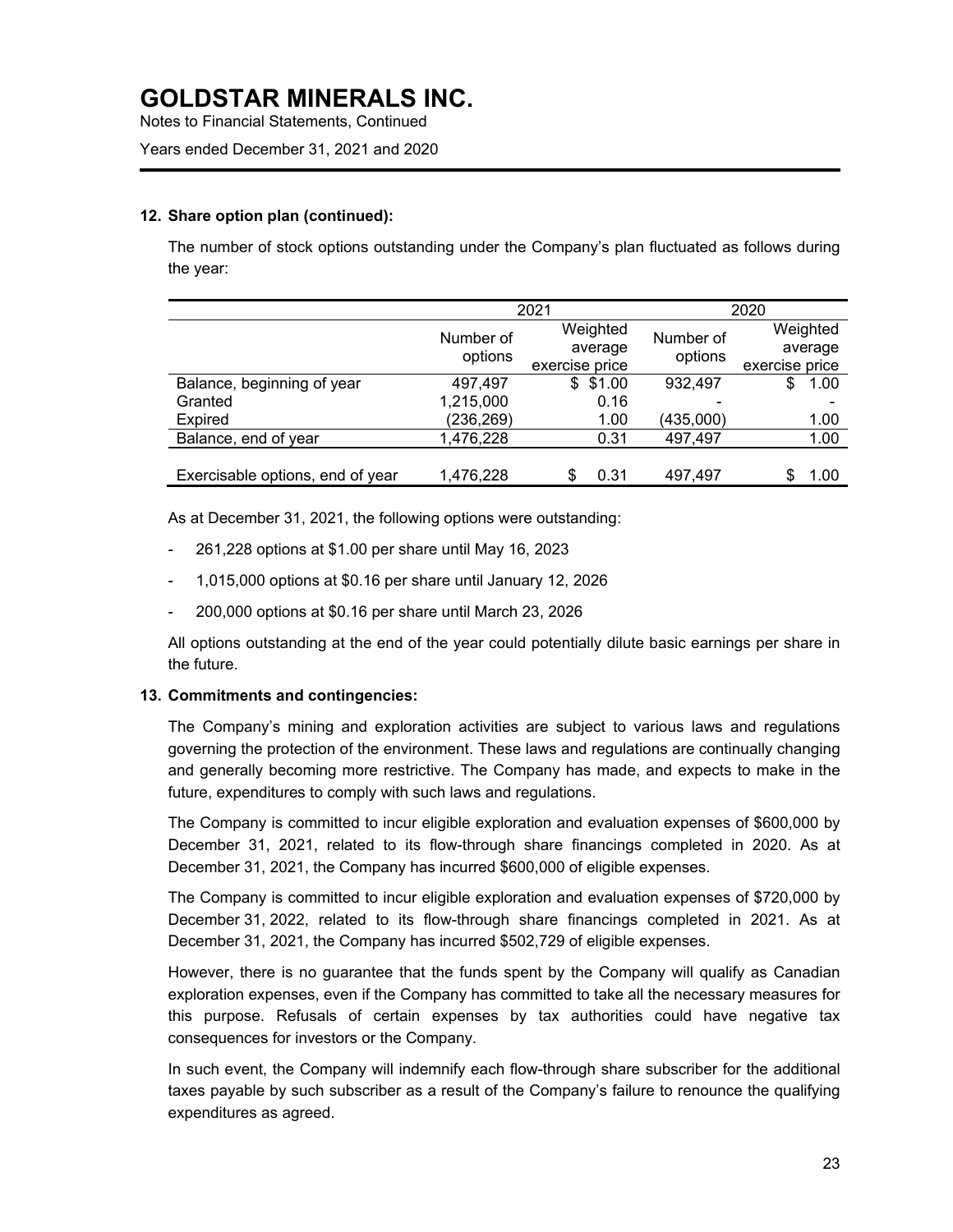Notes to Financial Statements, Continued

Years ended December 31, 2021 and 2020

#### **14. Financial instruments and financial risk management:**

#### Risk management

The Company is exposed to various financial risks resulting from both its operations and its investment activities. The Company's management monitors financial risks. The Company does not enter into financial instrument agreements including derivative financial instruments for speculative purposes.

The Company's main financial risk exposure and its financial risk management policies are as follows:

(a) Fair value:

Fair value estimates are made based on relevant market information and information about the financial instrument. These estimates are subjective in nature and involve uncertainties in significant matters of judgment and therefore cannot be determined with precision. Changes in assumptions could significantly affect these estimates.

The carrying amounts for cash and cash equivalents, other receivables, accounts payable and accrued liabilities, and due to related parties on the statements of financial position approximate fair values because of the short-term nature of these instruments. The fair value of the loan payable, classified as level 2 within the fair value hierarchy, is based on the discounted cash flows and is not materially different from its carrying value since there was no material change in the assumptions used for fair value determination at inception.

As at December 31, 2021, the Company held marketable securities consisting of 23,858 (2020 – 23,858) common shares of Lucky Minerals Inc. carried at a fair value of \$1,909 (2020 - \$2,505). These marketable securities were classified as Level 1 within the fair value hierarchy.

(b) Credit risk:

Credit risk results from the possibility that a loss may occur from the failure of another party to perform according to the terms of the contract. Financial instruments that potentially subject the Company to concentrations of credit risk consist primarily of cash and cash equivalents. Cash is maintained with high-credit, quality financial institutions.

(c) Liquidity risk:

The Company's approach to managing liquidity risk is to ensure that it will have sufficient liquidity to meet liabilities when due. As at December 31, 2021, the Company has a cash balance of \$61,702 (2020 - \$296,039) to settle current liabilities of \$380,450 (2020 - \$177,141). The Company's accounts payable and accrued liabilities generally have contractual maturities of less than 30 days and are subject to normal trade terms except for the loan payable that matures on December 31, 2025. Refer to note 10 for the maturity of the loan payable.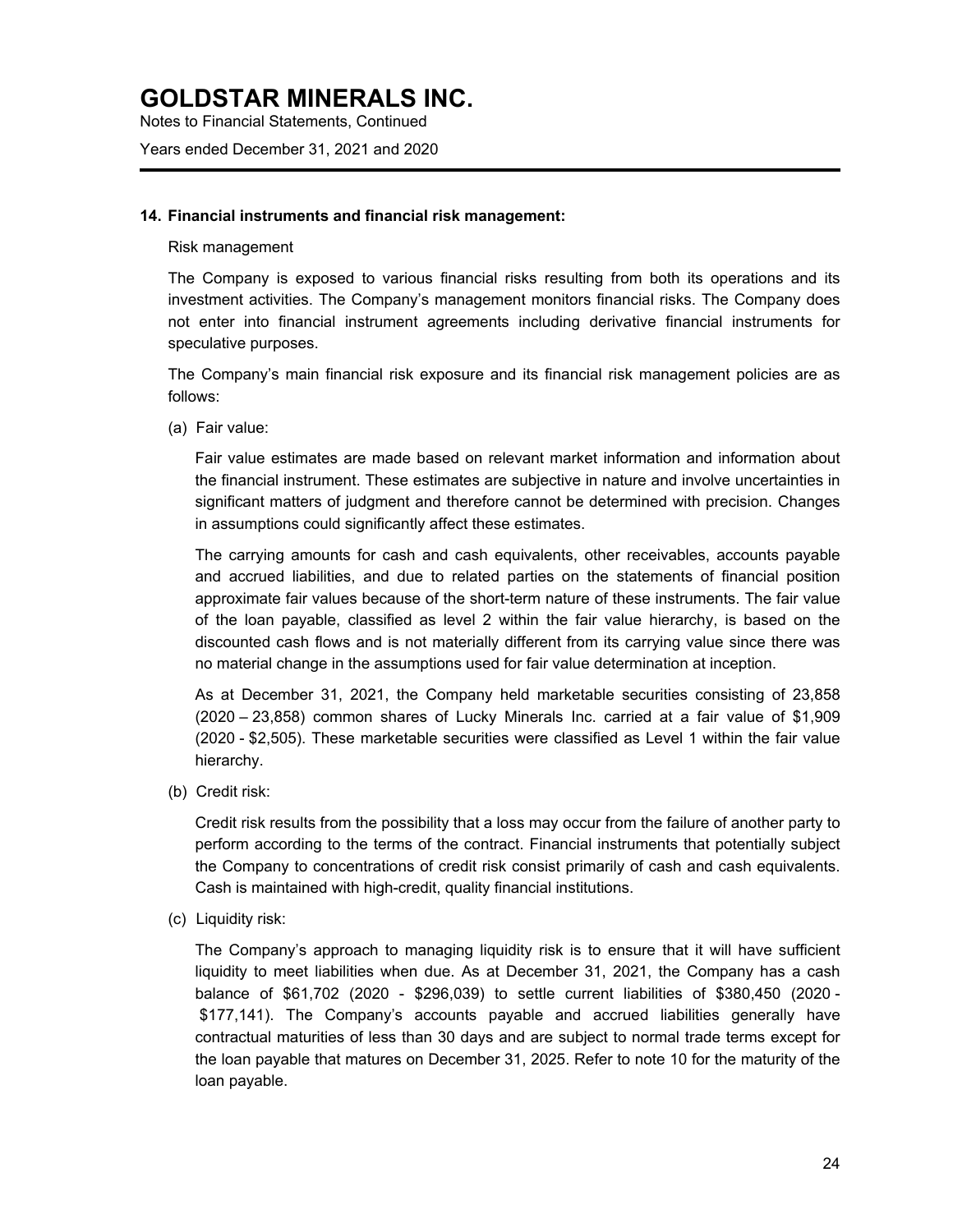Notes to Financial Statements, Continued

Years ended December 31, 2021 and 2020

#### **15. Capital disclosures:**

The Company's objectives when managing its capital are to safeguard the Company's ability to continue as a going concern in order to support ongoing exploration programs and development of its mining assets, to provide sufficient working capital to meet its ongoing obligations and to pursue potential investments.

#### **16. General and administrative expenses:**

|                                    | 2021          | 2020    |
|------------------------------------|---------------|---------|
| Corporate salaries                 | \$<br>101,175 | 92,030  |
| Investor and shareholder relations | 60,689        | 30,922  |
| Rent                               |               | 18,672  |
| Share consolidation                |               | 15,005  |
| Insurance                          | 9,993         | 7,502   |
| Taxes, licenses, and fees          | 5,002         | 2,766   |
| Miscellaneous                      | 16,915        | 18,881  |
| Total                              | 193,774       | 185,778 |

#### **17. Related party transactions:**

*Transactions with key management personnel* 

The compensation of directors and executive officers of the Company comprises:

|                              | 2021    | 2020   |
|------------------------------|---------|--------|
| Short-term employee benefits | 98.376  | 82.070 |
| Share-based payments         | 149.264 | -      |
| Total                        | 247.640 | 82.070 |

In accordance with IAS 24, key management personnel are those persons having authority and responsibility for planning, directing and controlling the activities of the Company directly or indirectly, including any directors (executive and non-executive) of the Company.

During the year, a law firm, in which an officer and a director of the Company is a partner, rendered legal and consulting services in the amount of \$8,999 (2020 - \$12,412), charged to professional and consulting fees, \$35,595 (2020 - \$84,565) with respect to financing charged to share issue expenses, nil (2020 - \$11,293) with respect to the share consolidation charged to general and administrative expenses, and \$7,029 (2020 - \$11,789) with respect to mining properties totaling an aggregate amount of \$51,623 (2020 - \$120,059). As at December 31, 2021, the accounts payable include \$6,823 (2020 - \$30,352) owed to this legal firm.

On November 23, 2021, a director and officer of the Company loaned \$150,000 to the Company. This loan bears interest at a rate of 10% per annum and is repayable on demand. As at December 31, 2021, outstanding loans, due on demand, totaled \$150,000 and interest accrued amounted to \$1,603.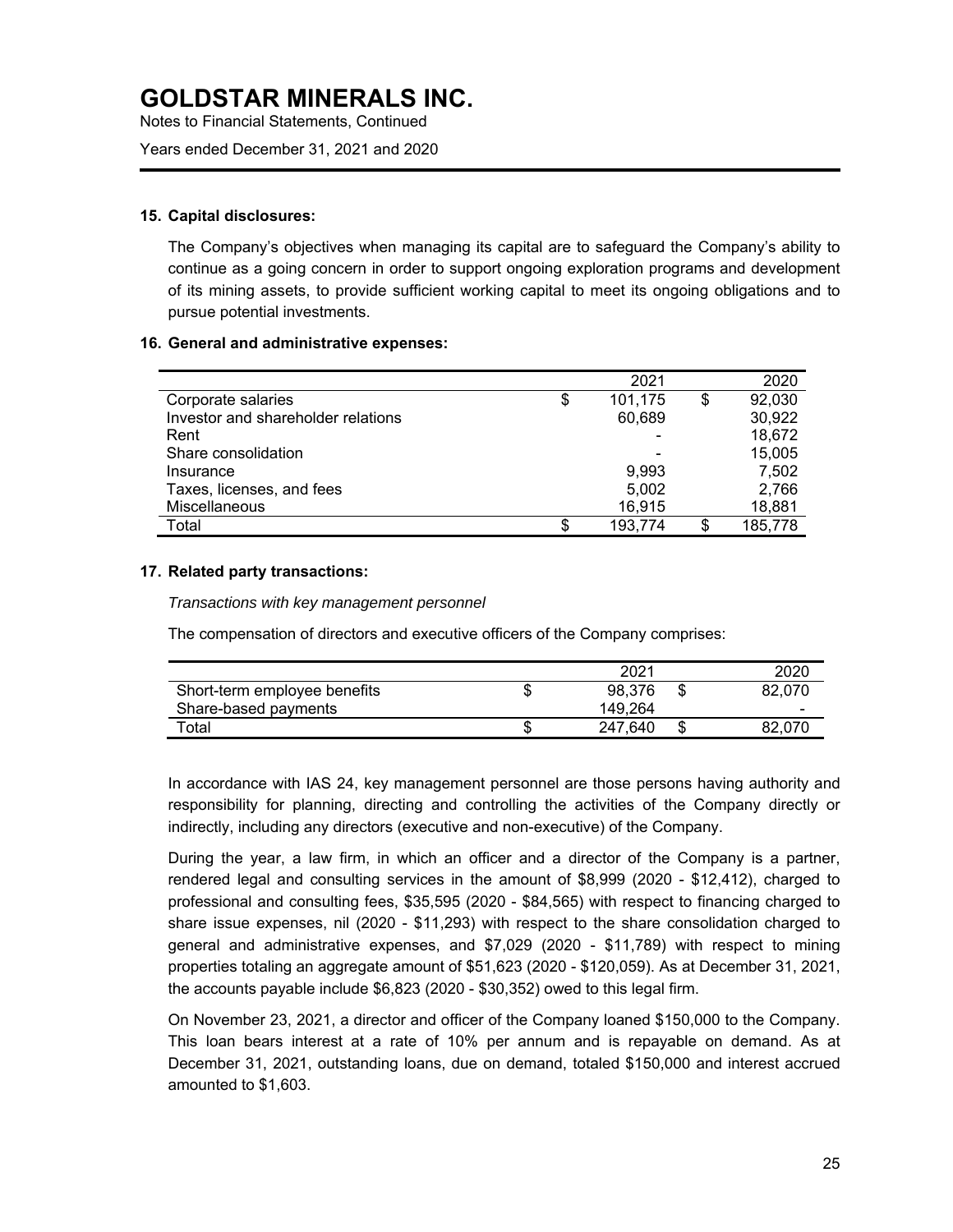Notes to Financial Statements, Continued Years ended December 31, 2021 and 2020

#### **17. Related party transactions (continued):**

#### *Transactions with key management personnel (continued)*

On February 18, March 2, March 6, 2020, and July 8, 2020, a director of the Company loaned the respective amounts of \$5,000, \$6,000, \$10,000 and \$3,000 to the Company. These loans bore interest at a rate of 10% per annum and were repayable on demand. Outstanding loans from a director of the Company, due on demand, totaled \$439,000 and interest accrued amounted to \$78,482. On September 3, 2020, the Company settled the outstanding loans to a director by completing a share settlement transaction pursuant to which the Company issued 2,500,000 common shares at a price of \$0.20 per share in settlement of the debt in the amount of \$500,000. Furthermore, the Company repaid \$16,936 of the remaining loans plus \$546 of interest. As at December 31, 2020, there is nothing owing to this director.

These transactions, made in the normal course of business, were measured at the exchange amount, which is the amount established and agreed to by the parties.

#### **18. Income taxes:**

Income tax expense (recovery) differs from the amounts computed by applying the combined federal and provincial income tax rate of 26.5% (2020 - 26.5%) as a result of the following:

|                                                                                              |    | 2021           | 2020        |
|----------------------------------------------------------------------------------------------|----|----------------|-------------|
| (Loss) Income and comprehensive (loss) income                                                | S  | (244,026)<br>S | (2,887,851) |
| Computed "expected" tax (recovery) expense<br>Increase in income taxes resulting from:       |    | (64, 667)      | (765, 281)  |
| Non-deductible share-based payments                                                          |    | 43,205         |             |
| Current year losses not recognized and changes in<br>unrecognized deferred income tax assets |    | (127, 985)     | 664,449     |
| Tax impact of flow-through shares                                                            |    | 191,049        | 101,174     |
| Permanent difference arising from the non-taxable<br>income related to flow-through shares   |    | (37,006)       |             |
| Other                                                                                        |    | (4,596)        | 342         |
| Total deferred income tax recovery                                                           | \$ |                | Φ           |
|                                                                                              |    |                |             |